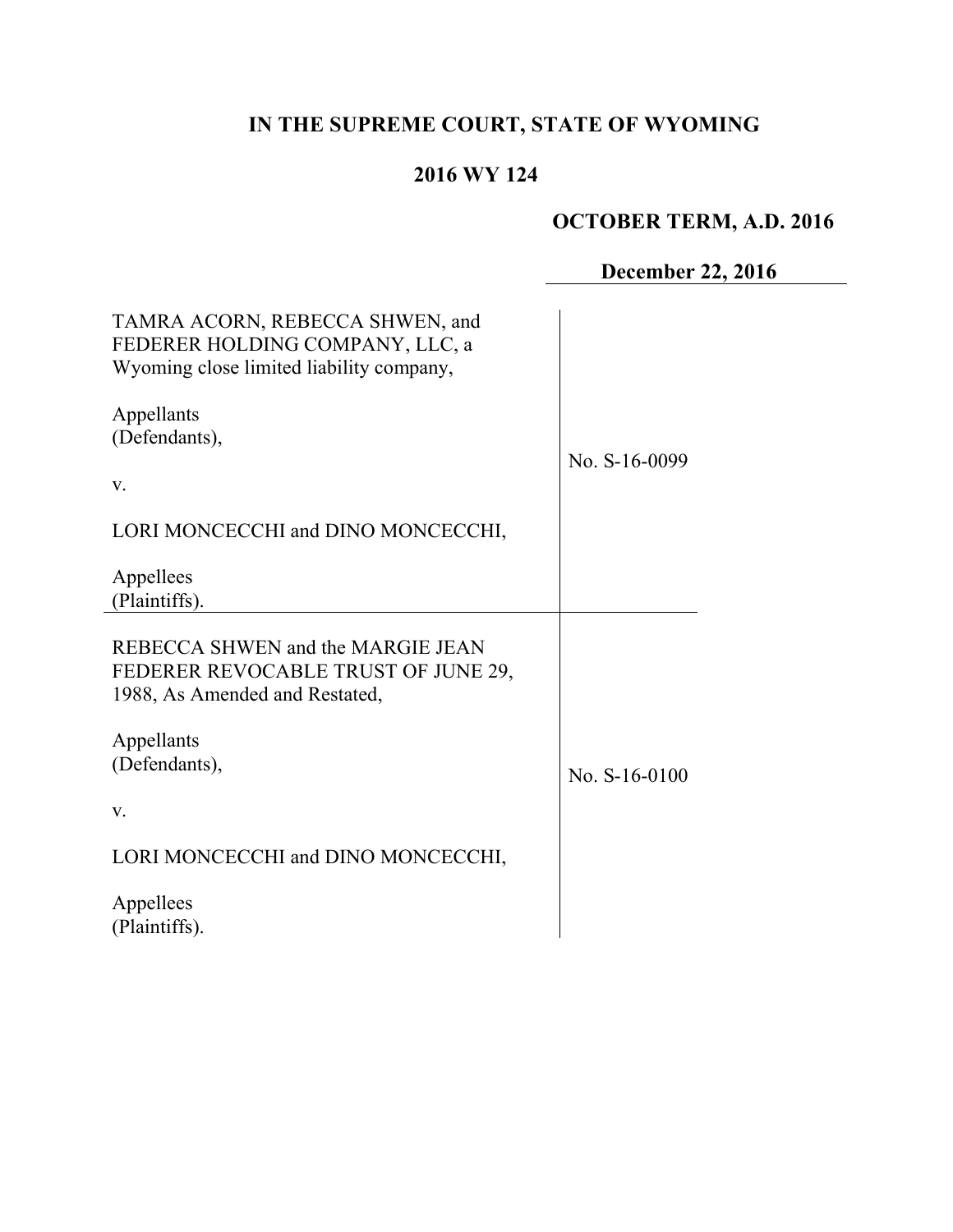### LORI MONCECCHI and DINO MONCECCHI,

Appellants (Plaintiffs),

v.

TAMRA ACORN, REBECCA SHWEN, FEDERER HOLDING COMPANY, LLC, a Wyoming close limited liability company, and the MARGIE JEAN FEDERER REVOCABLE TRUST OF JUNE 29, 1988, As Amended and Restated,

No. S-16-0101

Appellees (Defendants).

#### *Appeal from the District Court of Laramie County The Honorable Steven K. Sharpe, Judge*

#### *Representing Tamra Acorn, Rebecca Shwen, and Federer Holding Company, LLC in Case Nos. S-16-0099 and S-16-0101:*

John M. Walker, Robert J. Walker, and Autumn A. Aspen of Hickey & Evans, LLP, Cheyenne, Wyoming. Argument by Mr. John Walker.

### *Representing Rebecca Shwen and the Margie Jean Federer Revocable Trust in Case Nos. S-16-0100 and S-16-0101:*

Alexander K. Davison of Patton & Davison, Cheyenne, Wyoming.

### *Representing Lori and Dino Moncecchi in Case Nos. S-16-0099, S-16-0100, and S-16- 0101:*

Weston W. Reeves and Anna M. Reeves Olson of Park Street Law Office, Casper, Wyoming. Argument by Mr. Reeves.

### *Before BURKE, C.J., and HILL, DAVIS, FOX, and KAUTZ, JJ.*

**NOTICE: This opinion is subject to formal revision before publication in Pacific Reporter Third. Readers are requested to notify the Clerk of the Supreme Court, Supreme Court Building, Cheyenne, Wyoming 82002, of any typographical or other formal errors so that correction may be made before final publication in the permanent volume.**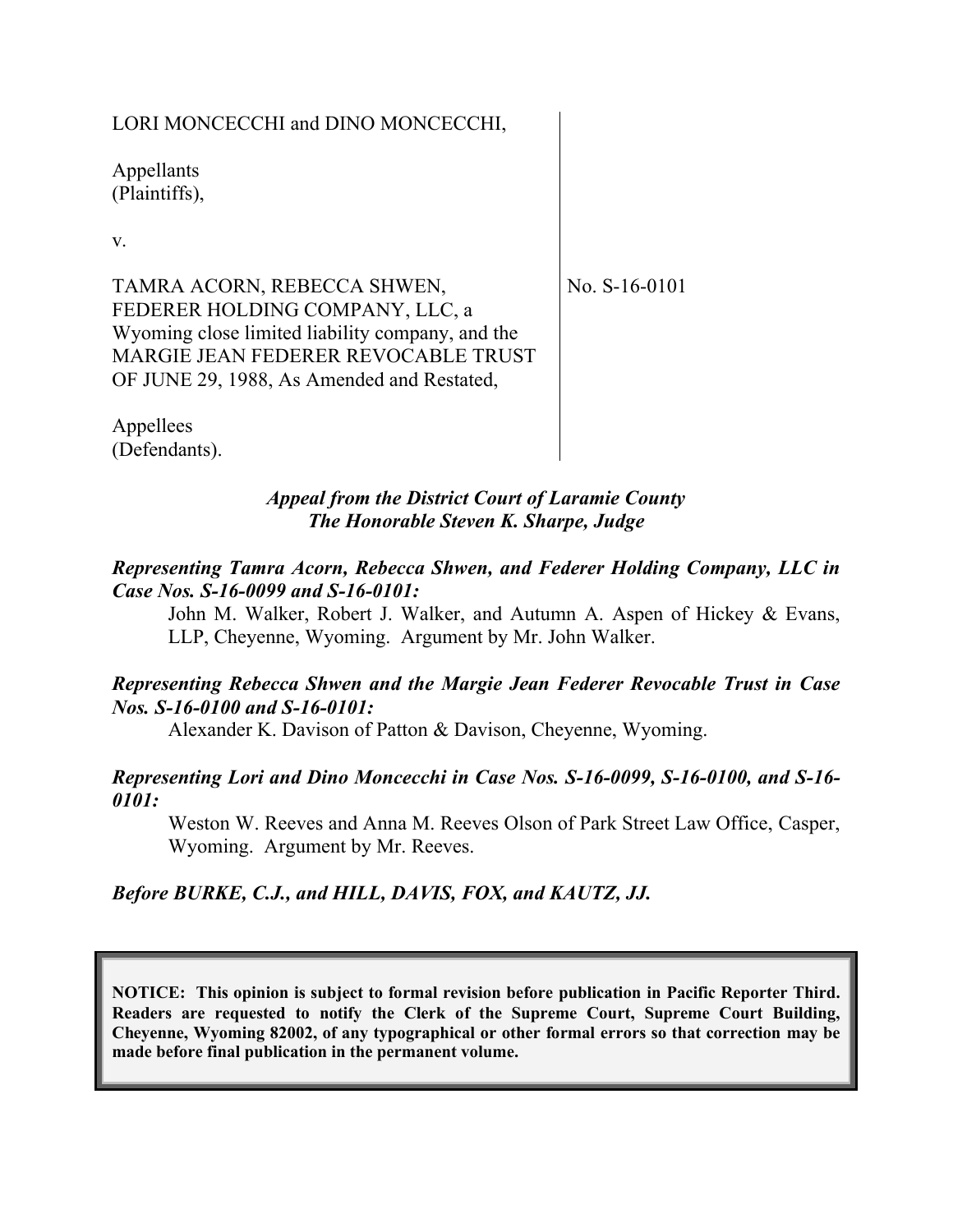#### **FOX, Justice.**

[¶1] During the course of their marriage, M. W. "Bud" Federer (Bud) and Margie Federer (Margie) amassed a sizeable estate, predominantly comprised of apartment complexes throughout Wyoming. The Federers formed numerous entities to manage their holdings for their benefit during their lives, and for the benefit of their three daughters. As so often happens, the parents' attempt to impose harmony along with the assets they conveyed to the next generation was unsuccessful. The sisters disagreed about money, and those disagreements blossomed into accusations of misconduct and breaches of the duties that attach to their roles as trustees and LLC managers. The sisters filed claims, counterclaims, and cross-claims, which the district court sorted out after a bench trial. We affirm the district court's ruling in part, and reverse and remand in part.

### *ISSUES*

[¶2] In addition to the question of jurisdiction, which this Court raises on its own, the parties raise numerous issues, which we consolidate and restate below.

1. Does this Court have jurisdiction to entertain the parties' appeals, or must we dismiss because the Judgment is not a final appealable order?

2. Was the district court's conclusion that Dino Moncecchi did not breach his fiduciary duties to Federer Holding Company, LLC, by not soliciting bids from competitive property management companies or by appropriating business opportunities for Spartan, clearly erroneous?

3. Was the removal of Rebecca Shwen as trustee of the Margie Jean Federer Revocable Trust based on findings that were clearly erroneous?

4. Did the district court incorrectly apply the burden of proof for establishing damages resulting from Rebecca's breach of fiduciary duty?

5. Did the district court abuse its discretion when it awarded attorney fees against Rebecca for filing a frivolous claim?

### *FACTS*

[¶3] Bud enjoyed a successful career as a businessman in Wyoming. He and his wife, Margie, had three daughters: Rebecca, Lori, and Tamra.<sup>1</sup> Bud died in 2003. Margie was diagnosed with Alzheimer's disease and has not been able to manage her affairs since at least 2010. In April of 2011, Margie moved to the Aspen Wind assisted living facility

  $<sup>1</sup>$  We use first names to avoid confusion.</sup>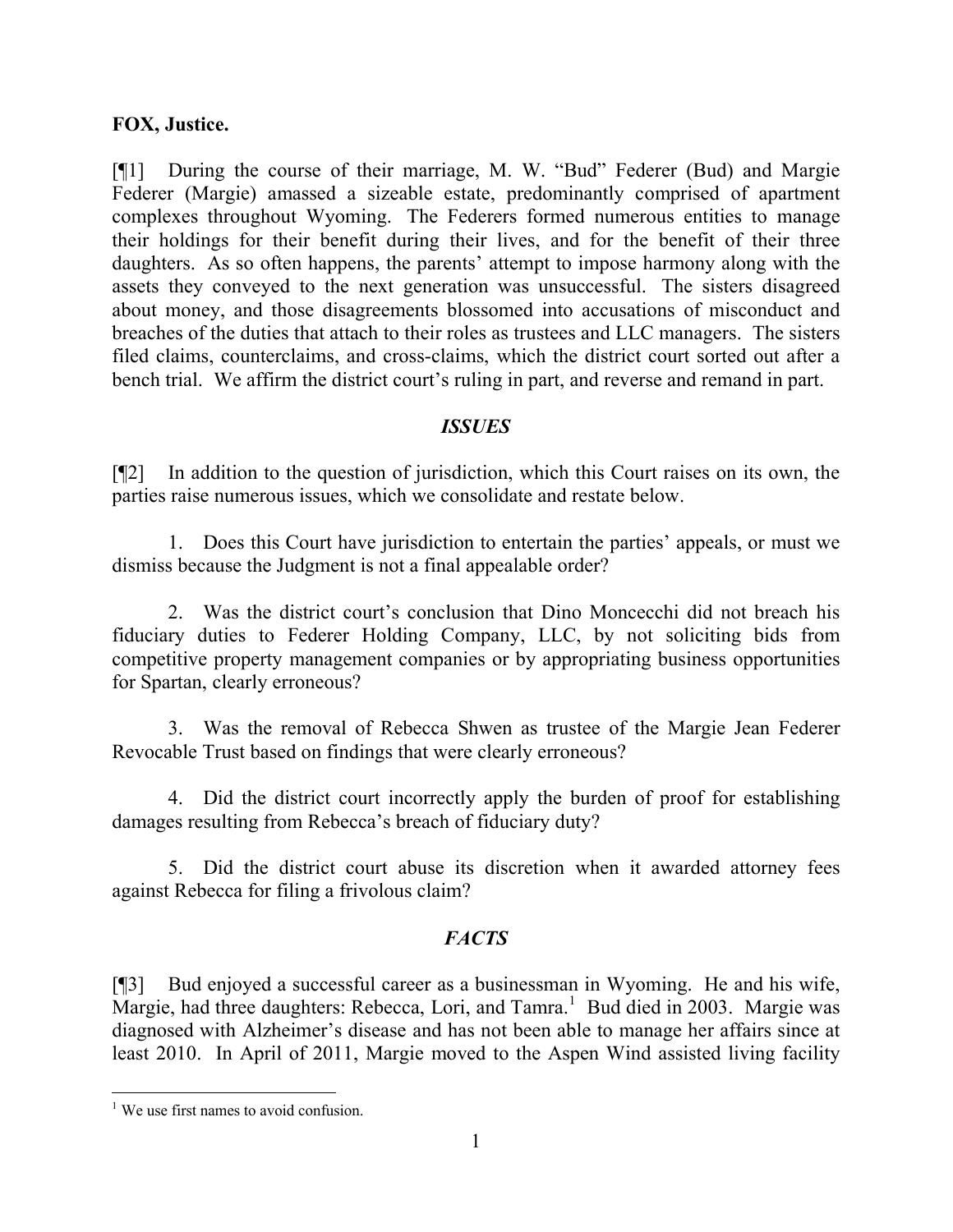where she receives round-the-clock care. During Bud's life, and after he died, the family created a number of entities to hold and manage their business interests and to pass Bud and Margie's estate to their daughters and their families. The current dispute concerns three of those entities: Spartan Management, LLC (Spartan), Federer Holding Company, LLC (FHC), and the Margie Jean Federer Revocable Trust (MJFRT). The Margie Jean Federer Marital Trust (Marital Trust) also plays a role.

### *I. Spartan, FHC, and the apartment complex management*

[¶4] The Federer family assets include nine low-income apartment complexes located throughout Wyoming. These apartments were or are managed in accordance with the United States Department of Housing and Urban Development (HUD). Each apartment complex operates as a separate limited liability partnership and is owned by various Federer trusts and other parties and entities.

[¶5] Spartan was formed in 1972 to manage these apartment complexes. In 1993, Bud hired Dino Moncecchi to work for Spartan. Dino is married to Lori, the Federers' middle daughter. Spartan became an LLC in 1995, and Dino became its manager. Over time, Dino and Lori received Spartan ownership interests as compensation and purchased additional interests. At the time of the trial, the Moncecchis owned 65 percent of Spartan, and the Marital Trust owned the other 35 percent. The three Federer sisters are equal beneficiaries of the Marital Trust.

[¶6] FHC was created in 2006 to serve as the general partner of the partnerships owning the apartment complexes and to "provide continuity of management and liability protection," as noted by the attorney who set up FHC. FHC acquired a one percent interest in each of the apartment entities. The Moncecchis, Rebecca, and Tamra each own a one-third interest in FHC.

[¶7] Prior to 2006 (when FHC was formed), Spartan managed the apartment units pursuant to separate contracts with the various apartment entities. Because he had been managing the apartment complexes for the family as the manager of Spartan and in order to provide continuity to HUD, Dino was appointed the sole manager of FHC when it was formed and continued in that capacity until this litigation.

[¶8] After the formation of FHC and under Dino's management, Spartan continued to manage the apartment complexes as it always had. The fees charged by Spartan were established by the original HUD contracts sometime between 1972 and 1995, and have not been changed, except as required by HUD in 2000 for five of the complexes that were in its Mark-to-Market program. Dino never sought competitive bids for the management of the properties. Dino testified that a typical property manager would perform the tasks of leasing, maintenance, rent collection, and bill payment. He contrasted that service with the service that Spartan provides, which includes typical management undertakings,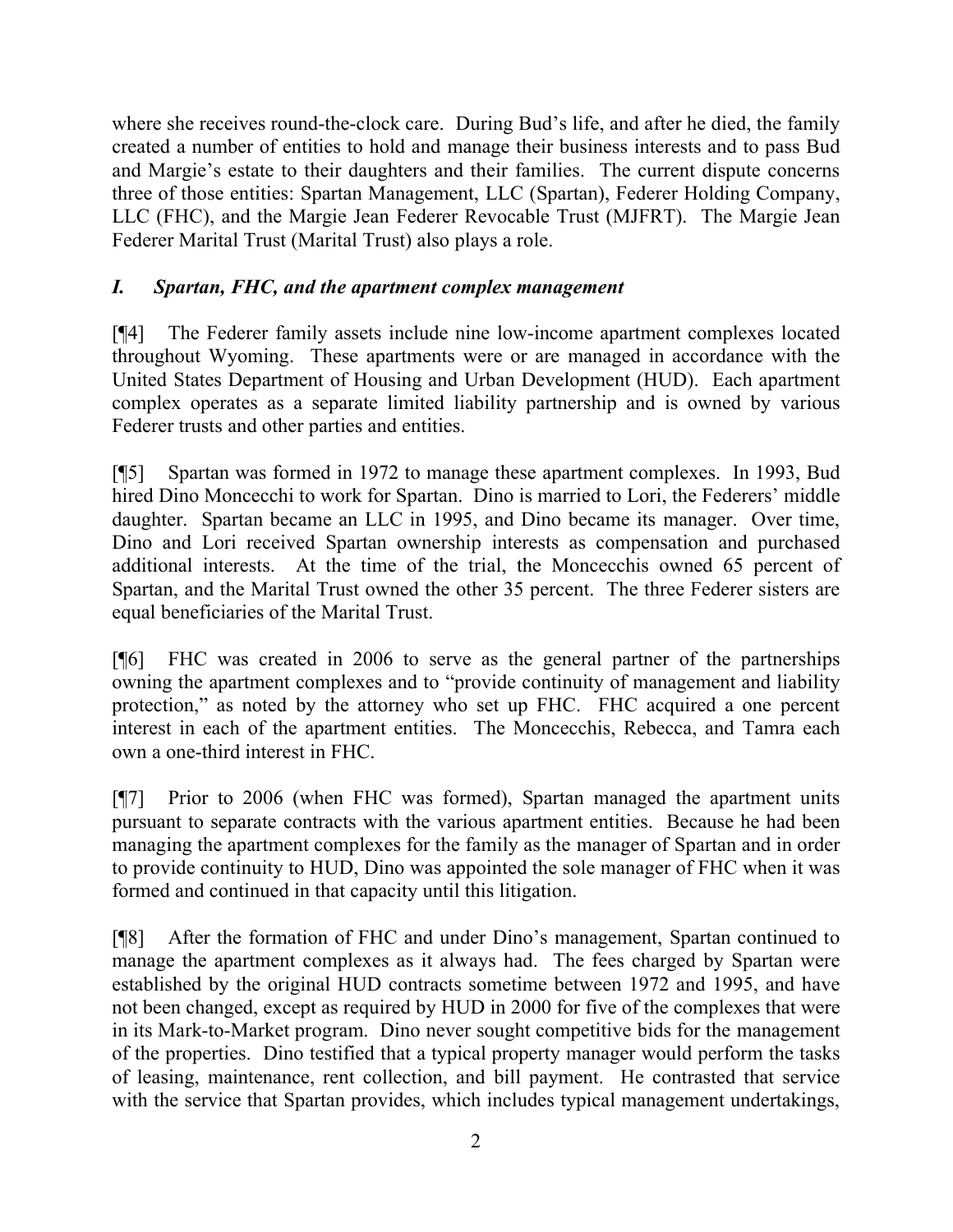along with additional services such as conducting long-term needs assessments, negotiating insurance coverage and claims, reviewing audits, and other more far-reaching activities like working with governmental regulatory agencies and the legislature.

[¶9] Spartan also owns laundry facilities in each of the apartment complexes, which were installed when the properties were constructed. Spartan owns and maintains the washers and dryers but pays the apartment owners about \$15,000 per year to rent the laundry facilities. Dino testified that the laundry facilities generate a total of approximately \$40,000 to \$50,000 in annual income for Spartan.

### *II. The MJFRT, loans to Tamra, her husband and their companies, the Moncecchi loan, and Rebecca's conduct as trustee*

[¶10] The MJFRT is a trust established by Margie. Margie was originally the trustee, but in 2010, her three daughters, Rebecca, Lori, and Tamra, succeeded her. In December 2010, Lori and Tamra resigned as co-trustees, leaving Rebecca as the sole trustee of the MJFRT. There was extensive evidence at trial regarding Rebecca's conduct as the trustee of the MJFRT. We limit our discussion of that evidence to the facts relevant to the issues presented on appeal.

### **A. Loans to Tamra, her husband and their companies**

[¶11] When Margie was the trustee of the MJFRT, she occasionally made loans from the trust to her children and their spouses. The trust provides that in the event such loans are not repaid, the principal outstanding will be deducted from that heir's distribution of the trust assets upon Margie's death.<sup>2</sup> From 2000 to 2005, Margie made six loans (collectively referred to as the Acorn debt) to Tamra and her husband, David (the

 <sup>2</sup> The MJFRT provides:

I have made some loans to my daughters, my daughters and their spouses, the spouses of my daughters, and businesses owned by my daughters, my daughters and their spouses, or my daughter's spouses during my life. The promissory notes for these loans are held by this Trust. I direct that my Trustees offset the unpaid principal of the promissory notes owed this Trust by a daughter, a daughter and her spouse, a daughter's spouse, or a business owned by a daughter, a daughter and her spouse, or a daughter's spouse against the trust shares to be distributed to the daughter. Such offset shall be accomplished by distributing the promissory notes to the daughter and considering the unpaid principal of the notes as part of or all of her trust shares. If the unpaid principal of the promissory notes is greater than the value of the daughter's trust shares, the daughter or her descendants shall not be required to pay the difference to the Trust.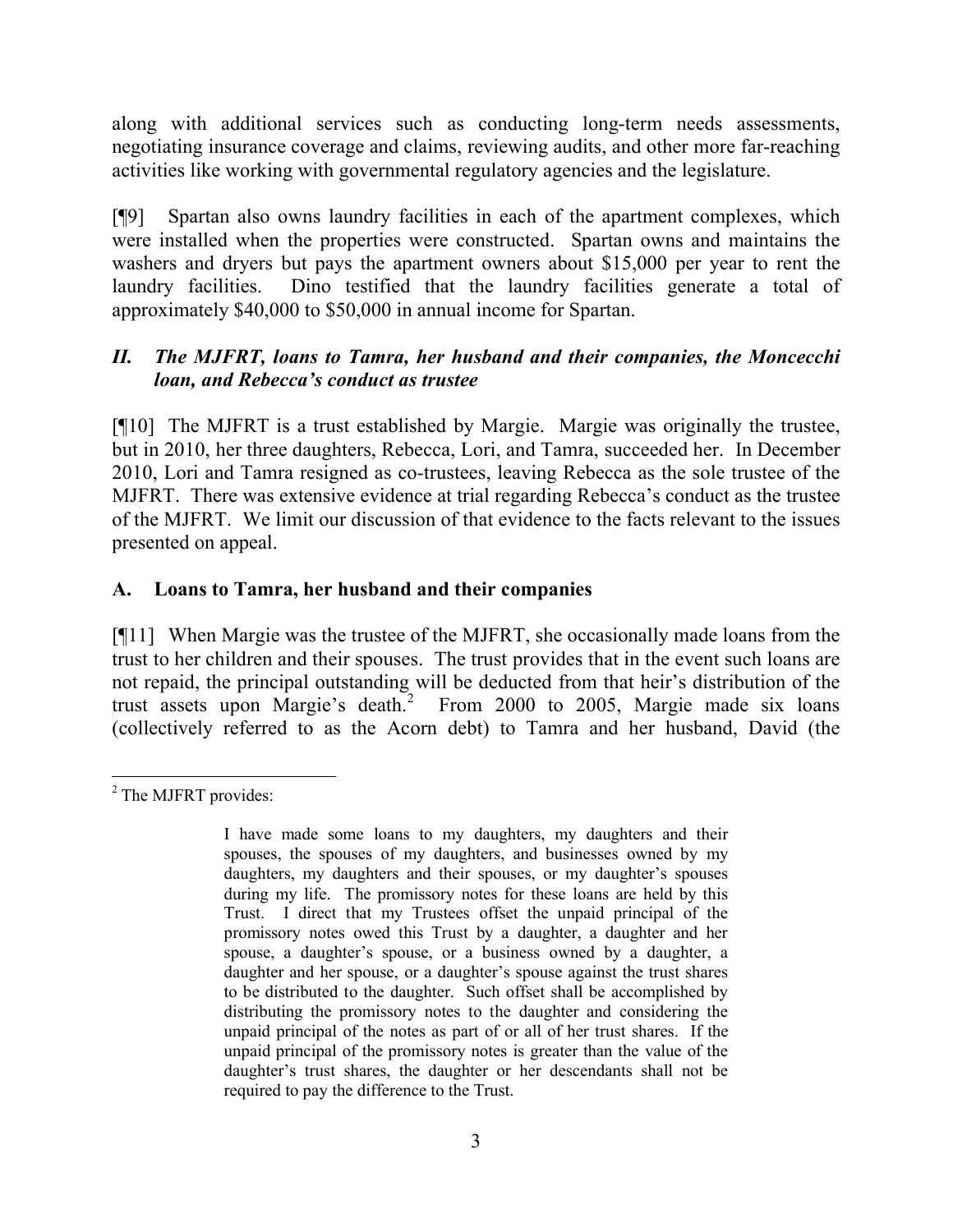Acorns), and entities owned by them.<sup>3</sup> The Acorns made no payments on two of the loans and made very few payments on the other four. The last payment on two of those loans was made in 2004; on another in 2005, and on another in 2009. As of December 2010, the amount outstanding on all six loans totaled \$1,202,079 (\$881,360 principal and \$320,719 interest).

[¶12] In November 2010, the three sisters, Dino, and their family attorney, Mr. Leonard, met to discuss the Acorn debt and the tax implications to the MJFRT of declaring the debt uncollectible.<sup>4</sup> Mr. Leonard summarized their discussion in his November 12, 2010 letter:

> With the significant potential for estate tax on Margie's death, we discussed the necessity of having the debts owed to Margie's trust by David and Tammy and their business entities declared uncollectible and written off to reduce the value of Margie's estate and thereby reduce the potential estate tax that could be payable upon her death.

As a result of decisions made at the meeting, the MJFRT sent demand letters to the Acorns for each loan seeking payment in full of the outstanding debt and providing that if no payment was made in response, the debt would be considered uncollectible or collateral pledged would be attached. Five of the six demand letters also informed that if the debt was declared uncollectible, "the offset of the unpaid principal" on the loans "against Tami's share of the Margie Jean Federer Revocable Trust will not be affected, and her trust share at the time for distribution will be reduced accordingly." The remaining demand letter stated that if payment was not received, Tamra's "partnership interests in T.F.S. II, L.L.C., offered as collateral for the loan, will be attached" and her "interests in the LLC valued at the amount of the balance due" on the loan will be transferred to the MJFRT to satisfy the debt.

[¶13] The Acorns did not make any payments in response to the demand letters. Five of the debts were subsequently declared uncollectible and corresponding 1099-C forms were prepared and sent to the IRS and the Acorns. The sixth debt, which was secured by Tamra's interest in T.F.S. II, L.L.C., was satisfied by a transfer of 8.44 percent of her interest in T.F.S., II, L.L.C. to the MJFRT.

[¶14] In September 2012, Rebecca, as trustee of the MJFRT, made an additional loan to Tamra in the amount of \$26,000 at 3.65 percent interest. Tamra repaid the loan in two

<sup>&</sup>lt;sup>3</sup> Margie also made a personal loan in the amount of \$82,658 to the Moncecchis. This loan is discussed at  $\P$  15.

<sup>&</sup>lt;sup>4</sup> Tamra appeared at only a portion of the meeting via telephone. Also in attendance were Brett Vizina, a long-time employee of various Federer businesses, and Mike Hoenig, an accountant who historically provided services to the Federer family and its businesses.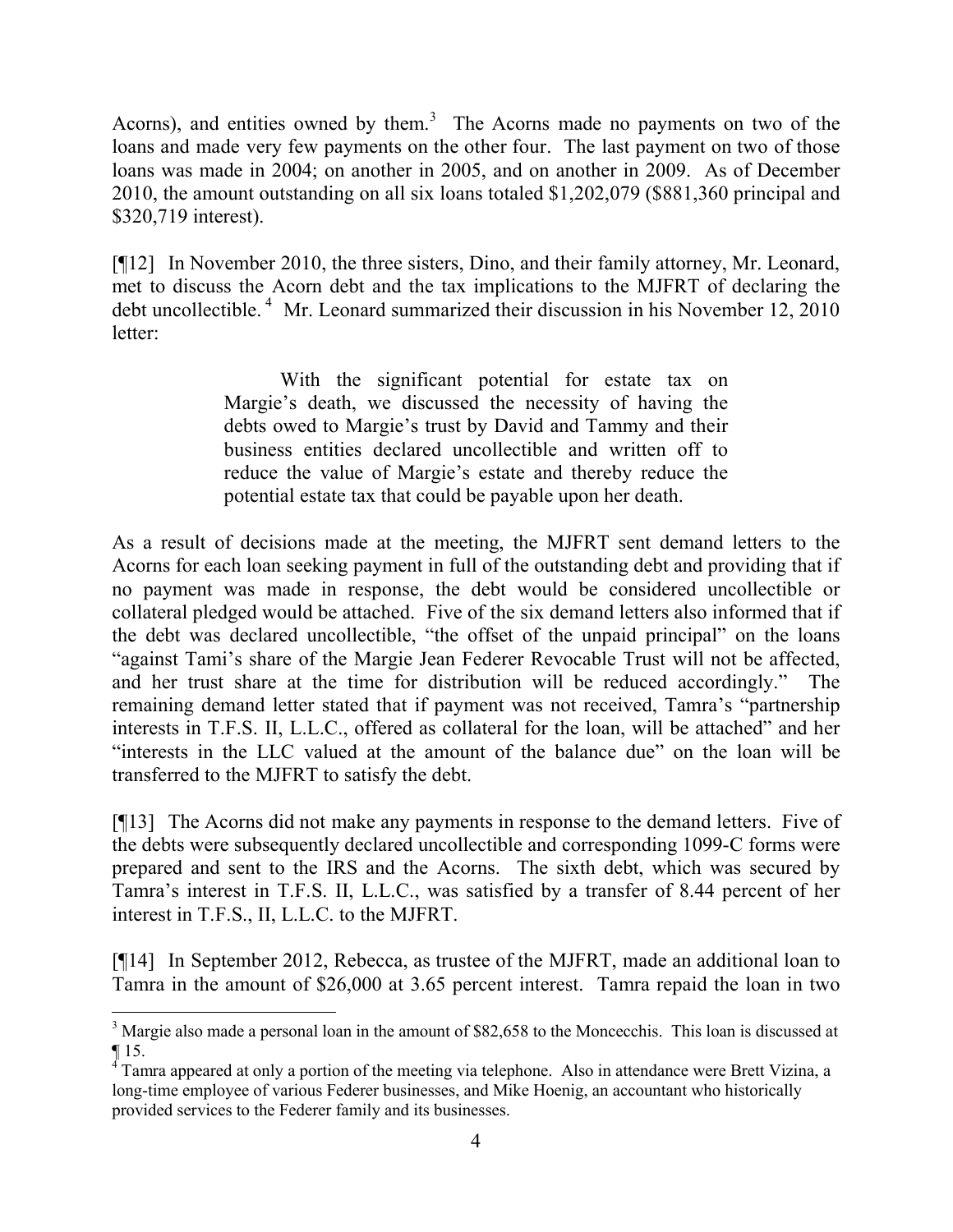installments of \$13,000 each, in April and July 2013. It does not appear from the record that Tamra made any interest payments on this debt. *See infra* ¶ 59.

# **B. The Moncecchi loan**

[¶15] In 1999, Margie made a personal loan in the amount of \$82,658 to Lori and Dino, and they executed a note in favor of Margie. As with other notes corresponding to loans that Margie had made to her children and their spouses, that note was ultimately transferred to the MJFRT. Beginning in January 2012, Lori and Dino commenced making monthly payments on that note, which were accepted by Rebecca on behalf of the MJFRT. On October 22, 2013, Lori and Dino filed their complaint initiating this lawsuit. Beginning in November 2013, Rebecca returned Lori and Dino's payments to them. Rebecca then sent a demand accelerating payment on the outstanding amount of the loan. At trial, Rebecca testified that Lori and Dino had not defaulted on any agreed payment schedule and admitted that she had called the note only because they had filed their complaint against the MJFRT.

# **C. 2014 gifting**

[¶16] It was Margie's custom to make annual gifts of MJFRT assets to her children and grandchildren. Rebecca continued to make such gifts when she succeeded her mother as trustee. In March 2014, Rebecca made gifts to herself, Tamra, and other family members including her own children, Tamra's children, and the Moncecchi children. However, Rebecca did not make any gifts to Lori or Dino at that time; rather, she waited over eight months until December 22 to make the corresponding gift to Lori. When questioned about her rationale for the delay in making the gift to Lori, Rebecca responded that she did it for "[n]o particular reason" and that she "just waited. I -- just did that. I don't know." She was asked the same question by her own counsel and admitted that it was "probably true" that her disagreements with Lori had something to do with her delaying the gift.

# **D. Rebecca's payments to herself as trustee**

[¶17] During the time Rebecca served as trustee of the MJFRT, she performed services for the trust including accounting and bookkeeping duties, seeing to Margie's personal care, and preparing Margie's home for sale. Beginning in 2012, Rebecca paid herself \$3,000 per month from the trust for the performance of these tasks.<sup>5</sup> That compensation schedule continued until May 2014, approximately eight months after this lawsuit was filed. Rebecca estimated that she spent between thirty and thirty-five hours per week caring for her mother, and another five hours per week on trust business activities. The

 <sup>5</sup> The evidence at trial revealed that the trust paid Rebecca \$13,656 in 2011; \$31,131 in 2012; \$39,750 in 2013; and \$15,000 in 2014.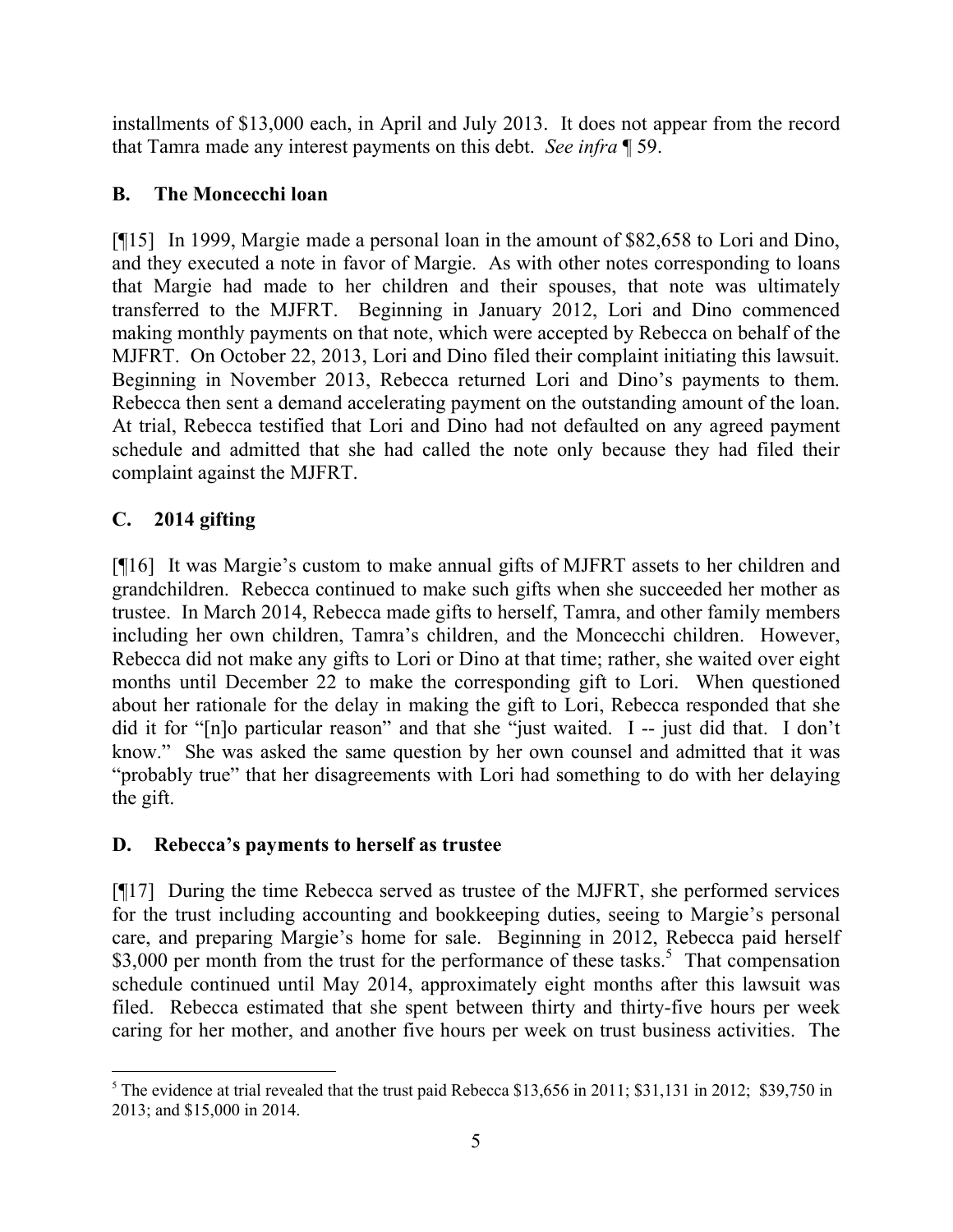care Rebecca provided to her mother consisted of visiting her at Aspen Wind and making sure she had clothing and other items she needed. Lori also spent significant amounts of time caring for their mother and also provided items that she needed, without compensation. Rebecca testified that although her number one priority was her mother, she had time to keep a regular employment schedule, though a "40-hour-a-week job would be really difficult."

[¶18] The Moncecchis' accounting expert, Tammy Sorenson, testified that the value of the bookkeeping services provided by Rebecca for the trust was in the range of \$1,560 to \$2,160 per year. There was no evidence introduced by any party as to the value of Rebecca's services in preparing the house for sale or her performance of other trust management functions, such as looking after oil and gas interests owned by the MJFRT.

# *III. Procedural history and the district court's findings*

[¶19] The Moncecchis originated this lawsuit, claiming that Rebecca, as trustee of the MJFRT, had breached her fiduciary duties to the MJFRT and its beneficiaries. They sought the removal of Rebecca as a trustee, the payment of damages incurred by the trust as a result of her conduct, and a declaratory judgment determining whether Rebecca and Tamra, as members of FHC, had the legal authority to appoint themselves as additional managers of FHC. Rebecca, in her capacity as trustee of the MJFRT, answered the complaint and counterclaimed for payment of the note that the Moncecchis had executed in favor of the MJFRT. Rebecca and Tamra, as members of FHC, also counterclaimed, alleging that Dino breached his duties as manager of FHC by hiring Spartan to manage the apartment complexes. Rebecca and Tamra sought to remove Dino as manager of FHC and also sought damages for excessive management fees they claimed Spartan charged.

[¶20] Rebecca and Tamra sought judgment as a matter of law on whether the FHC operating agreement allowed for additional managers. The district court ruled that it did, approving the addition of both Rebecca and Tamra as managers. That portion of the district court's ruling has not been appealed. Thus, currently FHC has three managers: Dino, Rebecca, and Tamra.

[¶21] A four-day bench trial was held to resolve the remaining issues. After hearing the evidence and arguments, the district court found: Rebecca breached her fiduciary duty to the MJFRT in multiple ways; Rebecca's breach of fiduciary duties warranted her removal as trustee of the MJFRT; the Moncecchis had the burden of proving damages to the MJFRT and they did not meet that burden; the Moncecchis were not in default on their loan from the MJFRT and the counterclaim seeking payment of that note was frivolous; and Dino did not violate his duty of loyalty to FHC by hiring Spartan to manage the apartment complexes, by allowing Spartan to continue its receipt of HUD incentive fees, or by allowing Spartan to continue operating laundry facilities in the apartment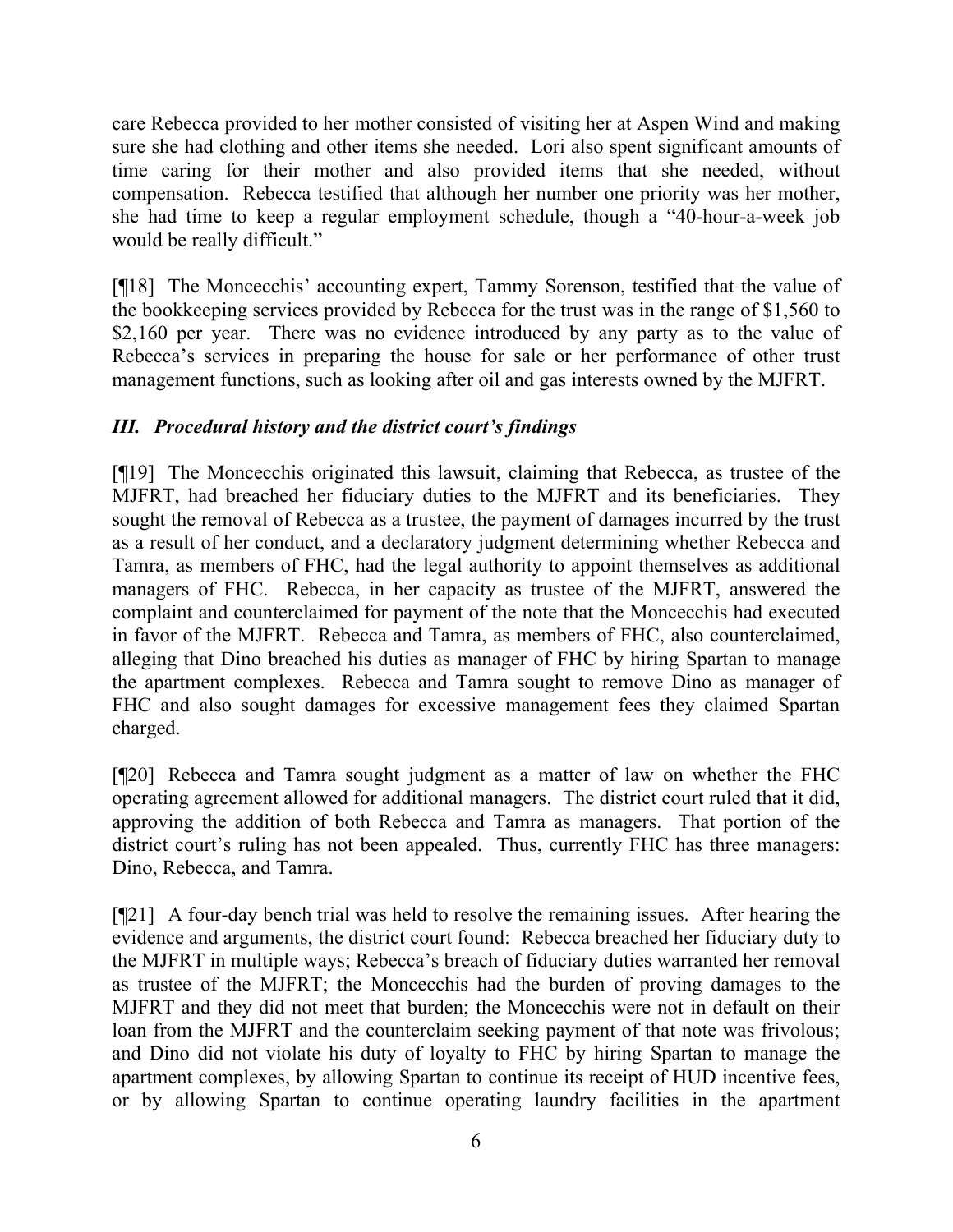complexes. The district court did not rule on the Moncecchis' claim against Rebecca and MJFRT for an accounting.

[¶22] On appeal, the Moncecchis argue that they did not have the burden of proof of damages to the MJFRT; rather, Rebecca had the burden of proving that disbursements to her were proper, and that they are entitled to attorney fees. In their appeal, Rebecca, as trustee of the MJFRT, and the MJFRT argue that Rebecca should not have been removed as trustee, that the district court properly applied the burden of proving damages on the Moncecchis, and that the Moncecchis are not entitled to attorney fees. Finally, Rebecca and Tamra, as members of FHC, and FHC contend that the district court's conclusion that Dino did not breach his duties to FHC was clearly erroneous.

### *STANDARD OF REVIEW*

[¶23] Following a bench trial, this Court reviews a district court's factual findings for clear error and reviews conclusions of law de novo*. Wallop Canyon Ranch, LLC v. Goodwyn*, 2015 WY 81, ¶ 21, 351 P.3d 943, 949-50 (Wyo. 2015).

> The factual findings of a judge are not entitled to the limited review afforded a jury verdict. While the findings are presumptively correct, the appellate court may examine all of the properly admissible evidence in the record. Due regard is given to the opportunity of the trial judge to assess the credibility of the witnesses, and our review does not entail reweighing disputed evidence. Findings of fact will not be set aside unless they are clearly erroneous. A finding is clearly erroneous when, although there is evidence to support it, the reviewing court on the entire evidence is left with the definite and firm conviction that a mistake has been committed.

> *Piroschak* [*v. Whelan*, 2005 WY 26], ¶ 7, 106 P.3d [887,] 890  $[(Wyo. 2005)]$ . Findings may not be set aside because we would have reached a different result. *Harber v. Jensen*, 2004 WY 104, ¶ 7, 97 P.3d 57, 60 (Wyo. 2004). Further,

> > we assume that the evidence of the prevailing party below is true and give that party every reasonable inference that can fairly and reasonably be drawn from it. We do not substitute ourselves for the trial court as a finder of facts; instead, we defer to those findings unless they are unsupported by the record or erroneous as a matter of law.

*Id.* (quotation marks omitted) (some citations omitted).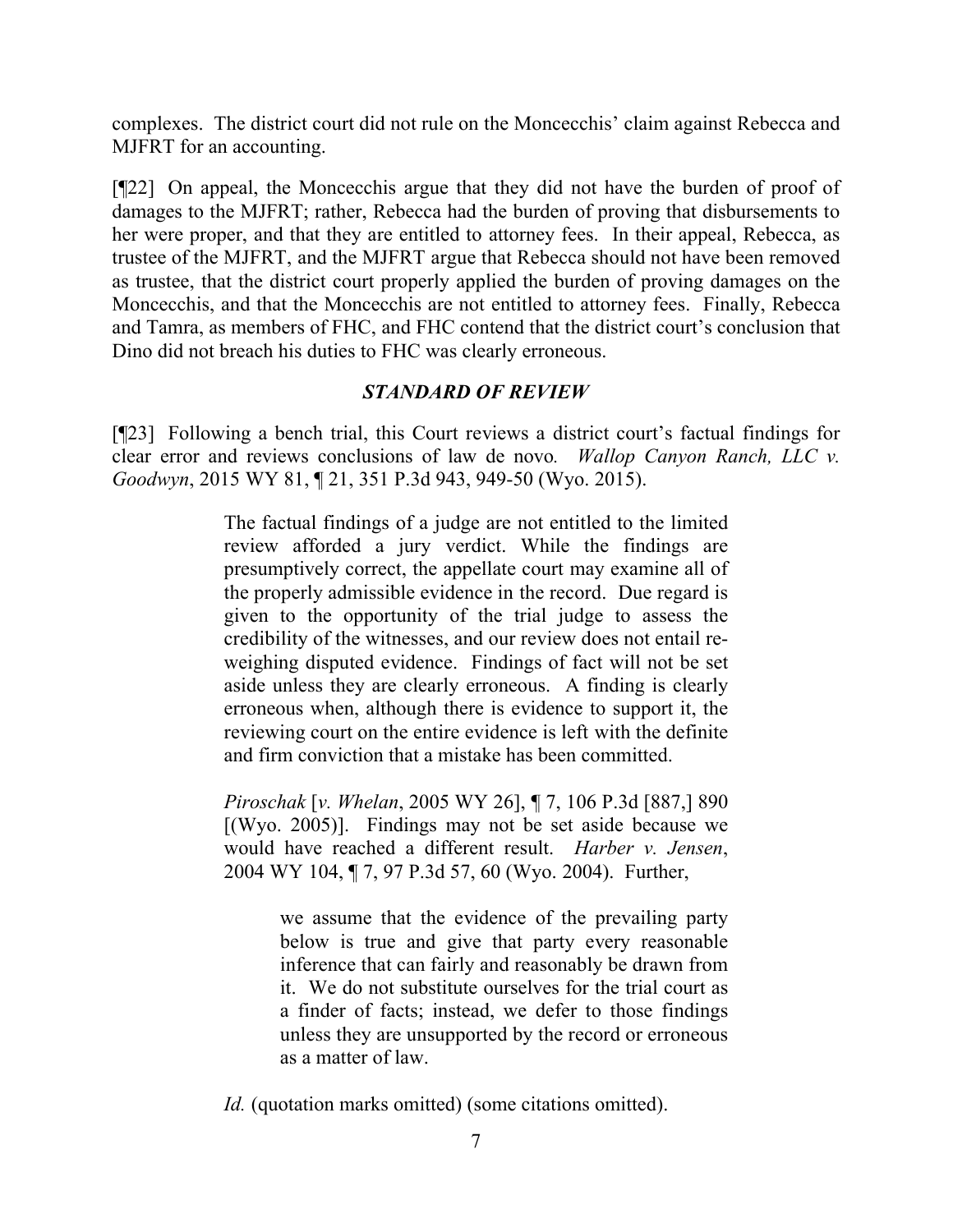*Id*. at  $\P$  21, 351 P.3d at 950 (some citations omitted). To the extent the issues require us to use a different or additional standard of review, we clarify that in our discussion of that portion of the district court's ruling.

### *DISCUSSION*

### *I. Does this Court have jurisdiction to entertain the parties' appeals, or must we dismiss because the Judgment is not a final appealable order?*

[¶24] Before we proceed with the issues presented by the parties on appeal, we must be satisfied that this Court has jurisdiction to entertain the appeals. *Lokey v. Irwin*, 2016 WY 50, ¶ 5, 374 P.3d 311, 313 (Wyo. 2016); *Plymale v. Donnelly*, 2006 WY 3, ¶ 4, 125 P.3d 1022, 1023 (Wyo. 2006); W.R.A.P. 1.04(c).

[¶25] The order from which the parties appeal is the February 12, 2016 Judgment, which incorporated the district court's Findings of Fact and Conclusions of Law, entered judgment in favor of Lori and Dino on the claims asserted against them, and removed Rebecca as trustee of the MJFRT, stating "in subsequent proceedings a new Trustee will be selected in accordance with the Findings of Fact and Conclusions of Law." We therefore consider whether the Judgment is an appealable final order, despite the fact that it does not address the Moncecchis' claim against Rebecca and the MJFRT for an accounting and contemplates additional proceedings to select a new trustee.

[¶26] The Wyoming Rules of Appellate Procedure require that the notice of appeal "[i]dentify the judgment or appealable order" from which the appeal is taken. W.R.A.P.  $2.07(a)(2)$ . The rules define an appealable order as an "order affecting a substantial right in an action, when such an order, in effect, determines the action and prevents a judgment[.]" W.R.A.P. 1.05(a). Whether an order is appealable is a question of law, which we decide de novo. *Waldron v. Waldron*, 2015 WY 64, ¶ 14, 349 P.3d 974, 977 (Wyo. 2015).

 $[927]$  "We have held that an appealable order under Rule 1.05(a) has three necessary characteristics. . . . It must affect a substantial right, determine the merits of the controversy, and resolve all outstanding issues." *Lokey*, 2016 WY 50, ¶ 6, 374 P.3d at 314 (internal quotation marks and citations omitted); *see also Public Serv. Comm'n v. Lower Valley Power & Light, Inc*., 608 P.2d 660, 661 (Wyo. 1980) (An appealable order is one that "determines the merits of the controversy and leaves nothing for future consideration" and "it is not appealable unless it does those things."); *Bond. v. Bond*, 30 A.3d 816, 819-20 (Me. 2011); *Knoedler v. Blinco*, 50 So.3d 1047, 1049-50 (Ala. 2010).

[¶28] "Whether a judgment . . . is final so as to be appealable is determined on the basis of practical rather than technical considerations." 4 C.J.S. *Appeal and Error* § 141 (2007,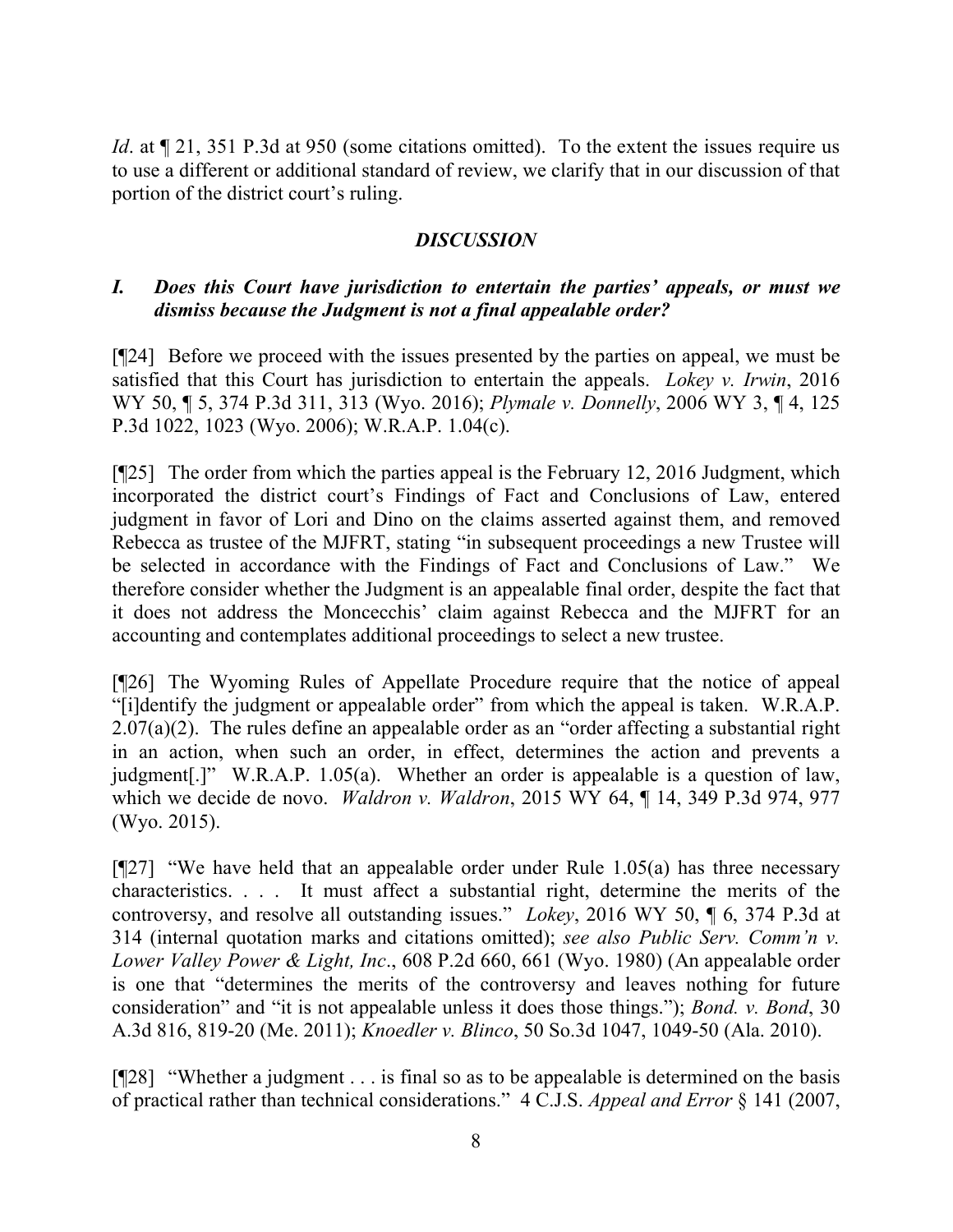database updated December 2016). Commentators have recognized that "[f]inality may be achieved if the parties tacitly abandon the issues that seem to remain open." 15B Charles A. Wright et al., *Federal Practice & Procedure Jurisdiction* § 3915.2 (2d ed. database updated April 2016). In *Skretvedt v. E.I. DuPont de Nemours*, the lower court's opinion did not explicitly dispose of the plaintiff's claim for total and permanent disability income benefits and thus the claim remained pending. 372 F.3d 193, 201 (3d Cir. 2004). The appellate court determined that the pending claim was rendered moot because the plaintiff had not argued that those benefits had not been paid or that they had been miscalculated. *Id*. Therefore, there were no unresolved issues and the lower court's opinion was appealable. *Id*. The court recognized that

> to determine the effect of a district court's decision―and therefore to determine whether there is a final order―it is sometimes necessary to look beyond the pleadings. A final order is not absent just because the district court failed to adjudicate all of the claims that were at one time pleaded. Instead, an appellate court must determine whether, at the time it is examining its jurisdiction, there remain unresolved issues to be adjudicated by the district court.

#### *Id*. (quoting *Aluminum Co. of Am. v. Beazer East, Inc.*, 124 F.3d 551, 557 (3d Cir. 1997)).

[¶29] Here, while the district court's Judgment did not explicitly determine the claim for an accounting, it has been resolved as a practical matter. The Moncecchis did not provide any evidence or argument at trial concerning that claim; they did not request an accounting in their proposed findings of fact and conclusions of law; and they did not claim error on appeal regarding the accounting. We can infer from the evidence contained in the record that through discovery the Moncecchis obtained all the information that was available regarding the accounts of the MJFRT and Rebecca's administration of the trust. Moreover, if an accounting were to be awarded at this late date, it would not impact the rights of the parties or the issues before this Court. Accordingly, we conclude that the unresolved claim for an accounting does not affect the finality of the Judgment.<sup>6</sup>

[¶30] We now turn to the question of whether the task of appointing a new trustee, which was reserved by the district court, affects the finality of the Judgment. Ordinarily a judgment will be considered final and appealable although further ministerial or

<sup>&</sup>lt;sup>6</sup> We note that the issue of any outstanding claims could easily have been resolved by the district court in a final pre-trial order. *See Pennaco Energy, Inc. v. Sorenson*, 2016 WY 34, ¶ 26 n.12, 371 P.3d 120, 126 n.12 (Wyo. 2016).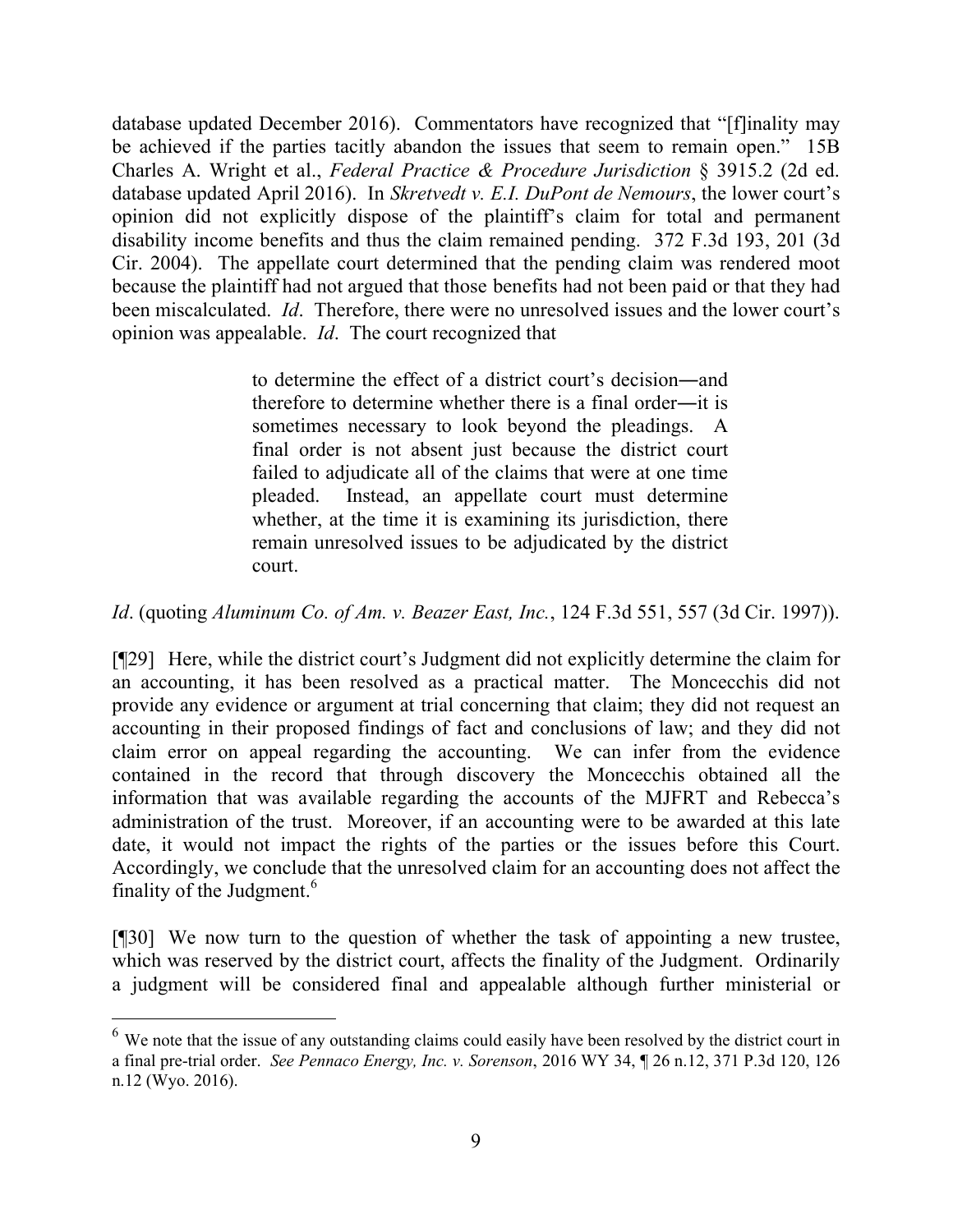administrative actions by the trial court are necessary to implement it. 15B Wright, *supra*, § 3915.2; 4 C.J.S., *supra*, § 147. "Many reservations or conditions [in a judgment] are compatible with finality," however "there is no convenient formula" to determine when the requirement for further proceedings defeats finality. 15B Wright, *supra*, § 3915.3. Judgments that "expressly retain[] jurisdiction to enter merely ministerial orders" can be final. *Id*. Likewise, judgments that completely resolve the claims and grant the relief sought have been held to be final even where further work remains to be done. 15B Wright, *supra*, § 3915.2 n.34.

[¶31] In *Tyler v. City of Manhattan*, 118 F.3d 1400, 1402 (10th Cir. 1997), the City argued that the lower court's judgment was not appealable because it retained jurisdiction over the parties until they complied with the terms of the injunction it had ordered. The Tenth Circuit rejected that argument and held that "[t]he fact that the district court may retain jurisdiction over the parties to enforce its judgment does not convert the judgment to an interlocutory order for purposes of appeal." *Id*. at 1402 n.1 (citations omitted). The court went on to explain that "[a]n order or judgment is final for purposes of appeal if it resolves all substantive issues on the merits and effectively ends the litigation." *Id*. (citin*g Catlin v. United States*, 324 U.S. 229, 233, 65 S.Ct. 631, 633-34, 89 L.Ed. 911 (1945); *Turnbull v. Wilcken*, 893 F.2d 256, 257 (10th Cir. 1990)).

[¶32] In this instance, the selection of a new trustee was warranted because the district court resolved the pending claim for removal of Rebecca as the trustee of the MJFRT. In its Findings of Fact and Conclusions of Law, which were incorporated into the Judgment, the district court ordered:

> The parties have thirty (30) days to agree upon a neutral trustee for the [MJFRT] and submit that proposal to the court with the proposed final judgment. If there is no agreement, the parties shall submit their proposals for a neutral trustee to the court, and the court will name a successor trustee in the final judgment.

While the Judgment does not name a successor trustee, it provides "in subsequent proceedings a new Trustee will be selected in accordance with the Findings of Fact and Conclusions of Law." From the record before this Court, we cannot determine whether a new trustee has been named. However, we conclude that the determination of a new trustee is a ministerial function and that because the claims of the parties have fully been resolved, that function does not defeat the finality of the Judgment. The Judgment is an appealable order, and we therefore have jurisdiction to consider the merits of the parties' appeals.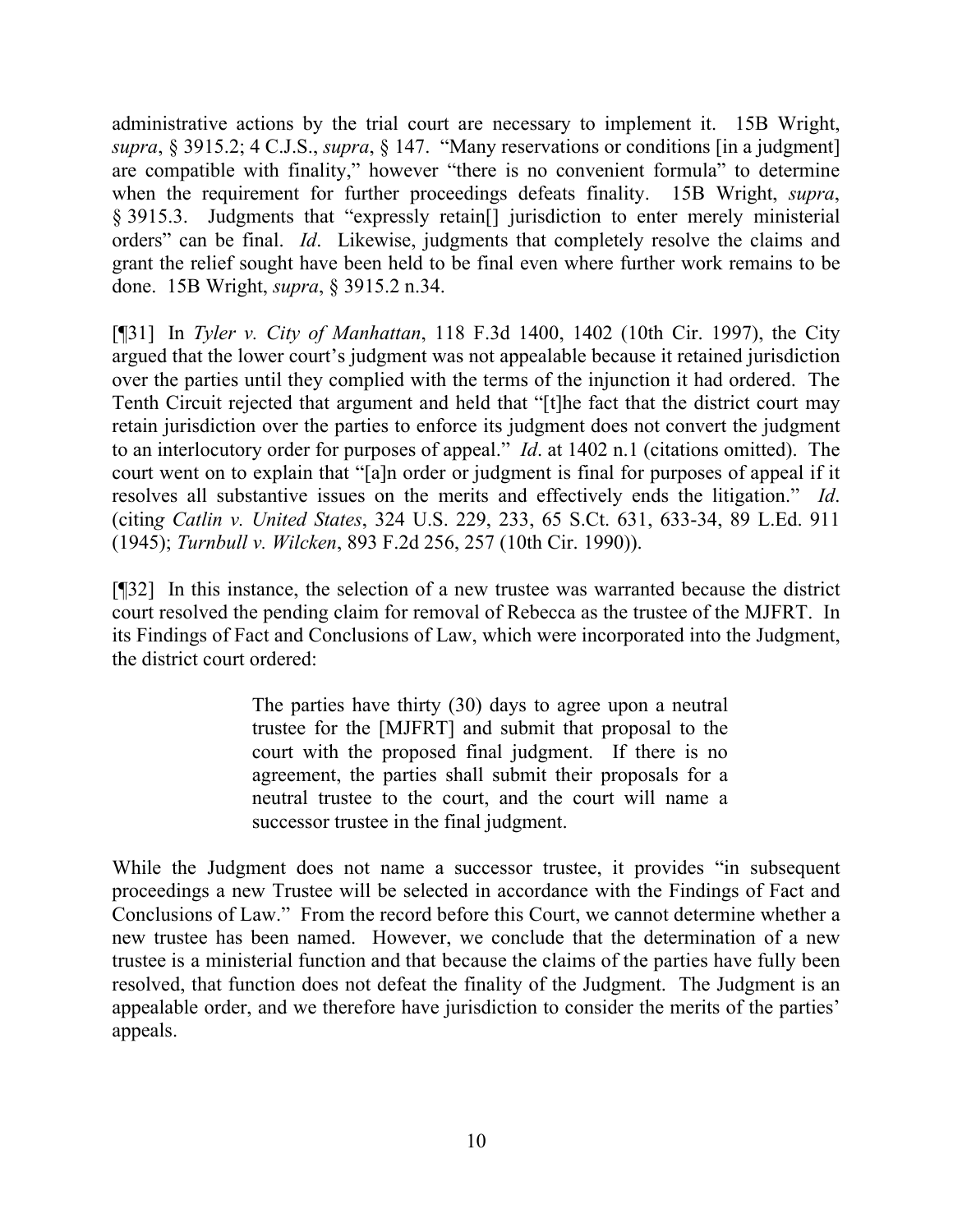*II. Was the district court's conclusion that Dino Moncecchi did not breach his fiduciary duties to Federer Holding Company, LLC, by not soliciting bids from competitive property management companies or by appropriating business opportunities for Spartan, clearly erroneous?* 

[ $[$ ]33] The majority of the arguments raised by FHC<sup>7</sup> concern its contentions that Dino should have solicited competitive bids for the management of the apartment complexes, and that Spartan should not have retained HUD incentive payments or operated the laundry facilities in the apartment complexes for its sole benefit. FHC argues that the district court erred in concluding: (1) Dino had not breached his statutory and contractual obligations by not investigating industry standards or otherwise soliciting competitive bids from other management companies; (2) Dino had not breached his statutory obligations by engaging in self-dealing when he used Spartan to manage the apartment complexes; (3) Dino had not breached his statutory obligations when he availed himself of business opportunities that should have been afforded to FHC; and (4) Dino's selfdealing was fair to the holding company because there is common ownership between FHC and Spartan.

[¶34] While we have recognized that limited liability companies are "intended to be much more flexible than a corporation[,]" *GreenHunter Energy, Inc. v. Western Ecosystems Tech., Inc.*, 2014 WY 144, ¶ 20, 337 P.3d 454, 461 (Wyo. 2014); *Kaycee Land & Livestock v. Flahive*, 2002 WY 73, ¶ 12, 46 P.3d 323, 328 (Wyo. 2002); *see also* Dale W. Cottam, et al., *The 2010 Wyoming Limited Liability Company Act: A Uniform Recipe with Wyoming "Home Cooking*,*"* 11 Wyo. L. Rev. 49, 64 (2011) ("the Original LLC Act intended for LLCs to be more flexible"), management of an LLC is not free of formalities and duties. *See* Wyo. Stat. Ann. §§ 17-29-101 through 17-29-1105 (LexisNexis 2015). 8 Those duties include fiduciary duties owed to the LLC by its managers. Wyo. Stat. Ann. § 17-29-409(a) and (g).

<sup>&</sup>lt;sup>7</sup> In appeal No. S-16-0099, the Appellants are Tamra Acorn and Rebecca Shwen in their capacity as managers/officers of the Federer Holding Company, LLC and the Federer Holding Company, LLC. We will refer to these parties collectively as FHC.

<sup>8</sup> FHC was formed in 2006. The 2010 Wyoming Limited Liability Company Act was effective on July 1, 2010. 2010 Wyo. Session Laws, ch. 94, § 5. This lawsuit was filed in 2013 and FHC's counterclaims were brought in 2014. Wyo. Stat. Ann. § 8-1-107 (LexisNexis 2015) provides:

If a statute is repealed or amended, the repeal or amendment does not affect pending actions, prosecutions or proceedings, civil or criminal. . . . nor shall any repeal or amendment affect causes of action, prosecutions or proceedings existing at the time of the amendment or repeal, unless otherwise expressly provided in the amending or repealing act.

We recognize that some of Dino's conduct occurred prior to 2010 and continued through the date of this lawsuit and counterclaims. Thus, a cause of action might arguably have existed prior to the effective date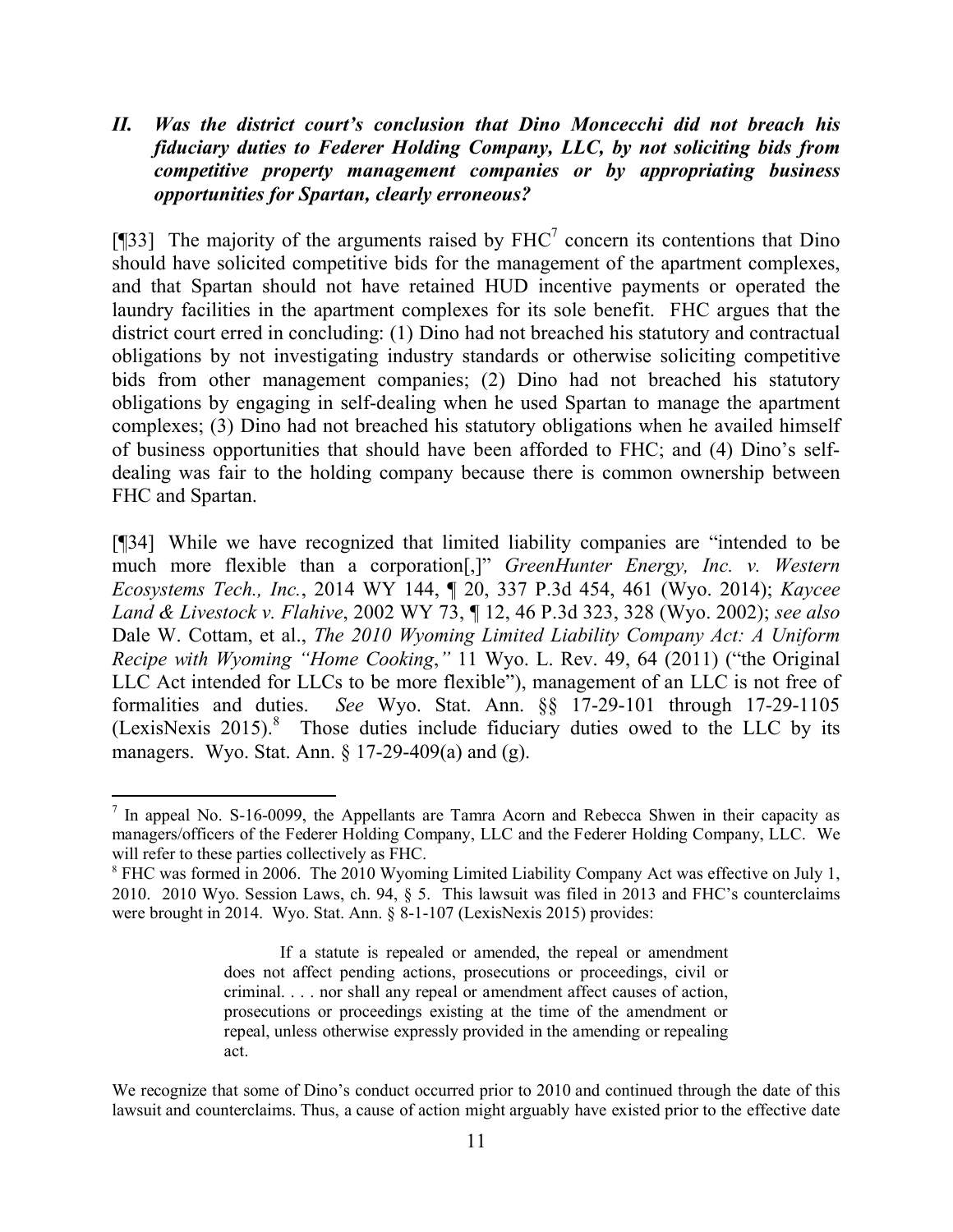[¶35] The fiduciary duties owed to an LLC by its manager require the manager to act carefully and disinterestedly. Larry E. Ribstein & Robert R. Keatinge, 1 *Ribstein and Keatinge on Limited Liability Companies* § 9:1 at 539 (2d ed. 2016). Wyoming's Limited Liability Company Act, Wyo. Stat. Ann. §§ 17-29-101 through 17-29-1105, describes those duties:

> (b) The duty of loyalty of a [manager] in a [manager] managed limited liability company includes the duties:

> (i) To account to the company and to hold as trustee for it any property, profit or benefit derived by the member:

> > (A) In the conduct . . . of the company's activities;

(B) From a use by the [manager] of the company's property; or

(C) From the appropriation of a limited liability company opportunity;

(ii) To refrain from dealing with the company in the conduct . . . of the company's activities as or on behalf of a person having an interest adverse to the company; and

(iii) To refrain from competing with the company in the conduct of the company's activities before the dissolution of the company.

Wyo. Stat. Ann.  $\S 17-29-409(b)$ . The statute goes on to provide:

(c) Subject to the business judgment rule, the duty of care of a [manager] of a [manager]-managed limited liability company in the conduct . . . of the company's activities is to act with the care that a person in a like position would reasonably exercise under similar circumstances and in a manner the [manager] reasonably believes to be in the best interests or at least not opposed to the best interests of the company. In discharging this duty, a member may rely in good faith upon opinions, reports, statements or other information provided by another person that the member

of the 2010 Limited Liability Company Act. FHC asserted violations of the 2010 Act in its counterclaims. As a result, the district court applied the 2010 Act in its analysis and so do we.

 $9$  Wyo. Stat. Ann. § 17-29-409(g) makes these provisions applicable to manager-managed limited liability companies.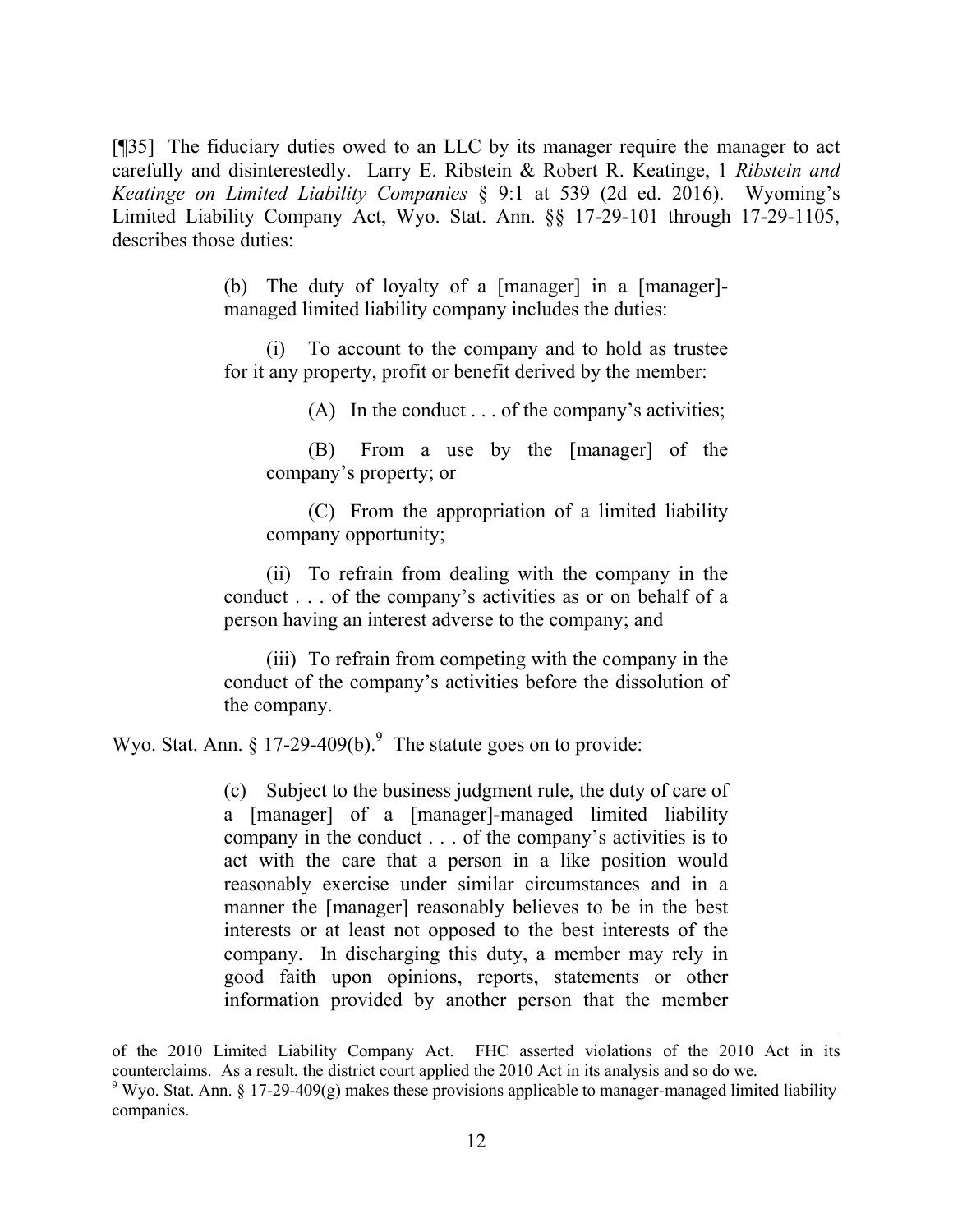reasonably believes is a competent and reliable source for the information.

(d) A . . . [manager of] a [manager]-managed limited liability company shall discharge the duties under this chapter or under the operating agreement and exercise any rights consistently with the contractual obligation of good faith and fair dealing.

Wyo. Stat. Ann. § 17-29-409(c) and (d). Thus, a manager of a limited liability company has statutorily-imposed duties of loyalty, care, and good faith and fair dealing. Those duties require the manager to conduct business in a manner that the manager reasonably believes to be in the best interests or not opposed to the best interests of the company, to refrain from competing with the limited liability company, and to act in good faith. *Id*.

# **A. Dino's failure to obtain competitive bids**

[¶36] We turn to FHC's contention that Dino's failure to solicit competitive bids from other management companies breached his duties toward FHC. FHC contends that this failure was a breach of the covenant of good faith and fair dealing and the statutory duty to act reasonably and "in the best interests or at least not opposed to the best interests of the company." Wyo. Stat. Ann. § 17-29-409(c). While FHC emphasizes the fact that Dino did not seek alternative bids, it presents no authority in support of the notion that a manager of an LLC has a duty to obtain competitive bids before entering into an agreement.

[¶37] The district court concluded that Dino did not breach his duty of good faith and fair dealing or other duties to FHC when he did not seek a different management company to manage the apartment complexes. The court found:

> Dino Moncecchi testified, very credibly to the court, that Spartan provides "full asset management" services for the nine apartments, which includes a comprehensive needs assessment on the properties. He also testified that he performs other duties that go beyond your "run-or-the-mill management services," such as negotiating insurance claims and lobbying governmental entities on issues that impact the property owner. [FHC] did not challenge Dino on crossexamination as to these matters, and they appeared to concede that he performs these additional management duties.

The district court also found FHC's expert to be unreliable, highlighting the fact that he did not compare the enhanced duties described by Dino to the fees charged by other management companies, and that he had not even seen the competitive bids for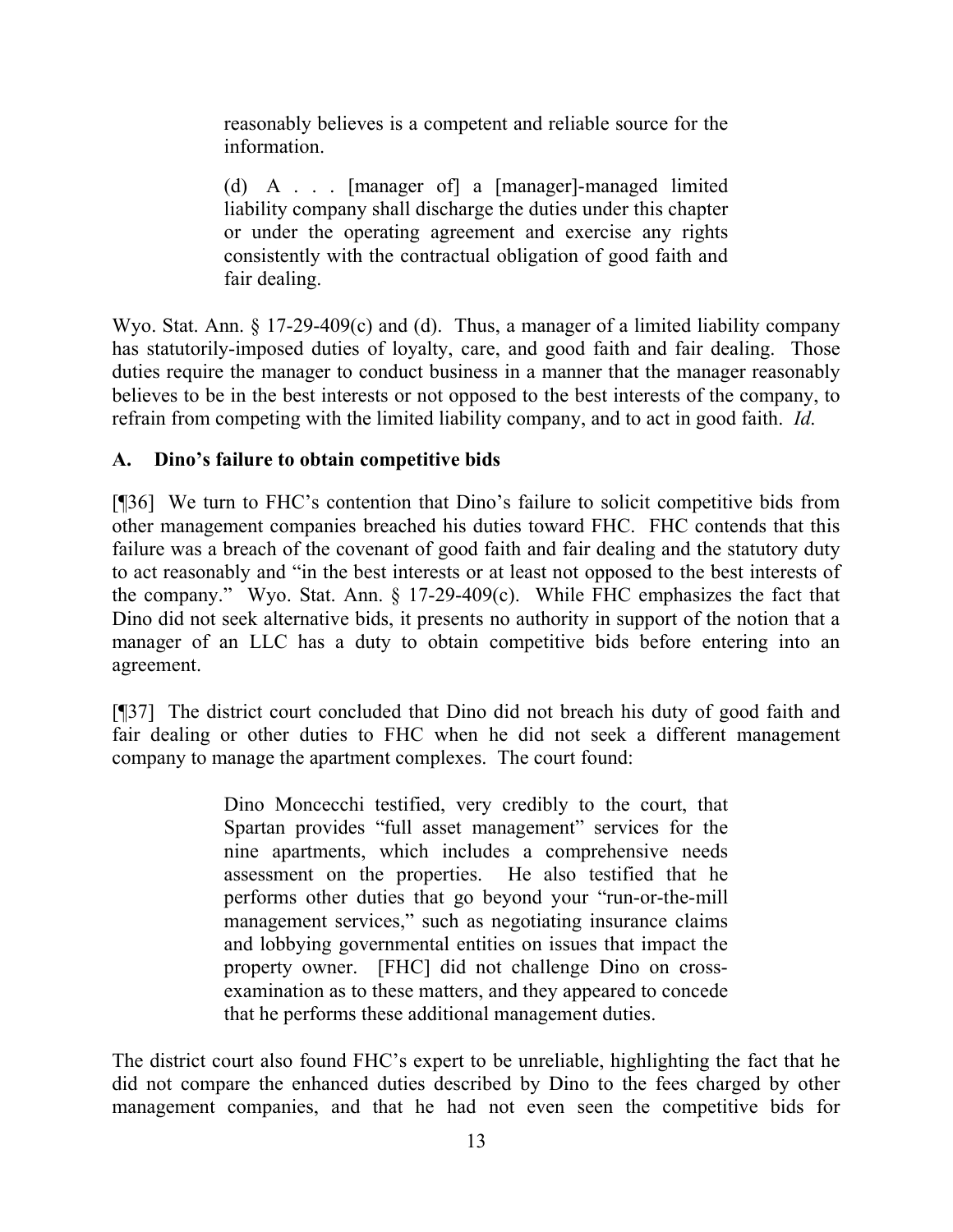management services later obtained by Tamra and Rebecca. Finally, the district court noted that the bids solicited by Tamra and Rebecca exceeded the range that the FHC expert had testified would be reasonable.

[¶38] The district court's finding that Dino's failure to seek competitive bids and secure the services of a management company other than Spartan does not breach his duties as an LLC manager was not clearly erroneous, especially where Spartan's services and its accompanying fees had been continuous and unchanged over a period of decades, and where FHC did not establish that Spartan's fees were unreasonable.

### **B. Self-dealing in hiring Spartan as management company**

[¶39] However, the fact that the manager of an LLC enters into a contract with another entity owned, even partially, by the manager raises the question of whether that action was disinterested. *See* Wyo. Stat. Ann. § 17-29-409(b); *Wallop Canyon Ranch*, 2015 WY 81,  $\parallel$  52, 351 P.3d at 958 (stating in partnership context that "self-dealing can form the basis for a finding of conflict of interest by a partner, even when the deals are with a separate entity, when that entity has substantial connections with the partner"). Thus, we turn to the question of whether Dino, as manager of FHC, engaged in prohibited selfdealing when he continued to engage Spartan, which is owned in part by Dino and Lori.

[¶40] While our statutes governing limited liability companies do not specifically define conflicts of interest or self-dealing, they do prohibit a manager from dealing as a person "having an interest adverse to the company." Wyo. Stat. Ann. § 17-29-409(b)(ii). "It is a defense to a claim under [this provision] that the transaction was fair to or at least not opposed to the limited liability company." Wyo. Stat. Ann. § 17-29-409(e). Thus, once a party proves that a manager has an interest adverse to the limited liability company, the manager has the burden of establishing that the transaction was fair or not opposed to the company. *See* 3A William Meade Fletcher, *Fletcher Cyclopedia of the Law of Corporations* § 1036, at 49 (perm. ed. rev. vol. 2011 and Cum. Supp. 2016-2017); *Synetic Ventures I, LLC v. EVI Corp.*, 294 P.3d 478, 485 (Or. 2012); *Int'l Equity Invs., Inc. v. Opportunity Equity Partners, Ltd.*, 407 F.Supp.2d 483, 501 (S.D.N.Y. 2005); *Croton River Club, Inc. v. Half Moon Bay Homeowners Ass'n, Inc.*, 52 F.3d 41, 44 (2d Cir. 1995) (applying the same standard in the limited partnership context); *Lynch v. Patterson*, 701 P.2d 1126, 1133 (Wyo. 1985) (applying the same standard in the corporate context).

[¶41] The district court recognized the existence of a "potential conflict" between Dino's position as the manager of FHC and his ownership interest in Spartan. This shifted the burden to Dino to prove that his continued use of Spartan to manage the apartment complexes was fair to FHC. The district court found that it was, and as a result, concluded that the fairness defense available under Wyo. Stat. Ann. § 17-29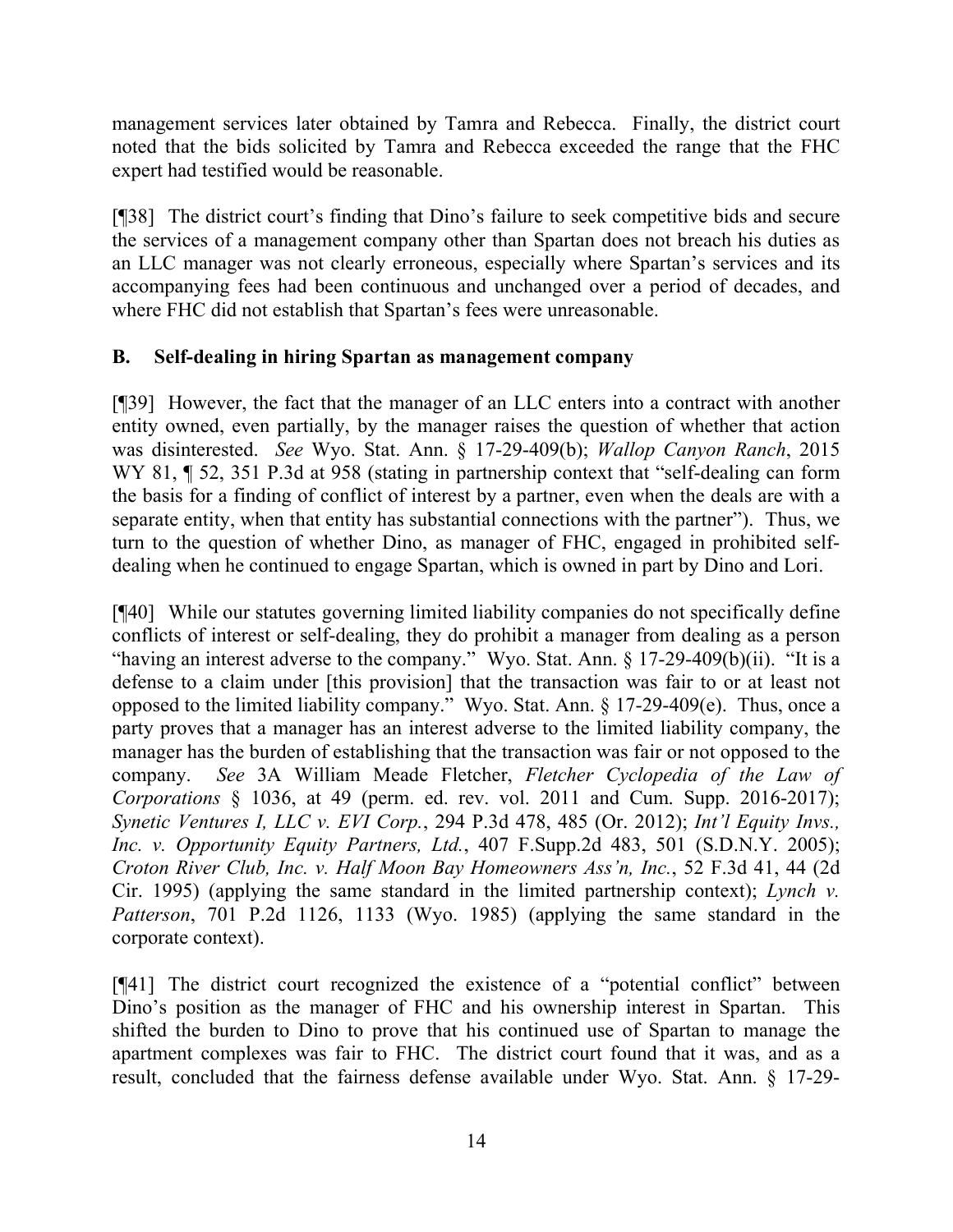409(e) applied and there was no violation of the statutory provision prohibiting dealing with persons who have an adverse interest.

[¶42] The district court reasoned that Dino's continued use of Spartan was fair to FHC in part because there is common ownership between FHC and Spartan. Thus, if Spartan's management of the apartment complexes benefitted Dino, it also benefitted the other owners of FHC, namely Rebecca and Tamra, because of their interests in Spartan.<sup>10</sup> FHC takes issue with this rationale, arguing, without citation to authority, that such reasoning is contrary to law.

[¶43] The fairness doctrine contained in the Wyoming Limited Liability Company Act provides that "[i]t is a defense to a claim under paragraph  $(b)(ii)^{[11]}$  of this section and any comparable claim in equity or at common law that the transaction was fair to or at least not opposed to the limited liability company." Wyo. Stat. Ann. § 17-29-409(e). Thus, the Act does not prevent managers from transacting business with the LLC, but it does require that the terms of the transaction are fair "*to the limited liability company*." *Id*. (emphasis added). *See also Wallop Canyon Ranch*, 2015 WY 81, ¶ 54, 351 P.3d at 958 (Individuals or entities are commonly principals in related businesses; this does not in and of itself create a conflict of interest when those related entities engage in business with each other.").

[¶44] To the extent the district court determined that the use of Spartan was fair to FHC because it was fair to Rebecca and Tamra due to their status as beneficiaries of an owner of Spartan, that rationale was misplaced. The proper test is whether the transaction was fair to FHC. *See* 2 Zolman Cavitch, *Business Organizations* § 33.05[3] at 33-31 (Matthew Bender/LexisNexis 2003). As summarized above, Dino testified regarding the services that Spartan performed, the origination of the fees charged to FHC, and the reasonableness of those fees. *See supra* ¶ 8. That evidence supports the district court's conclusion that the use of Spartan to manage the apartment complexes was fair.

[¶45] Further, Wyoming's Limited Liability Company Act provides that the operating agreement governs "[t]he rights and duties under this chapter of a person in the capacity of manager," Wyo. Stat. Ann. § 17-29-110(a)(ii), and provides that "[t]o the extent the operating agreement does not otherwise provide for a matter . . . this chapter governs the matter." Wyo. Stat. Ann. § 17-29-110(b). Thus, where the operating agreement contains specific provisions regarding a manager's rights and duties, it prevails. However, the Act also prohibits the operating agreement from eliminating the contractual obligation of good faith and fair dealing under Wyo. Stat. Ann. § 17-29-409(d).

 $10$  Rebecca and Tamra are beneficiaries of the Marital Trust, which owns a 35 percent interest in Spartan.

<sup>&</sup>lt;sup>11</sup> Wyo. Stat. Ann. § 17-29-409(b)(ii) provides that the duty of loyalty includes the duty to "refrain from dealing with the company in the conduct . . . of the company's activities as or on behalf of a person having an interest adverse to the company[.]"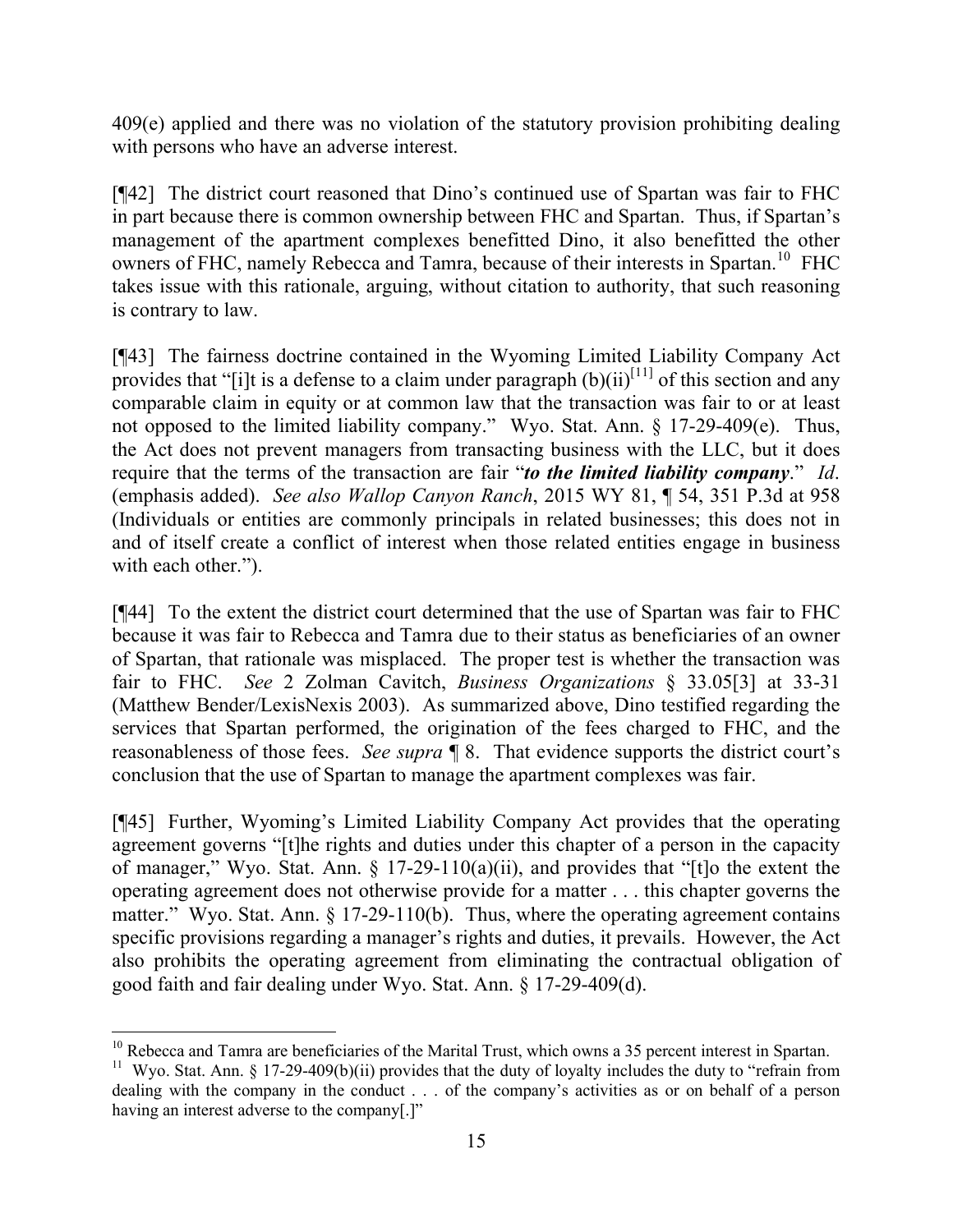[¶46] The FHC Operating Agreement permits Dino, as the manager of FHC, to contract with entities owned by or affiliated with himself, such as Spartan. It states: "Agents, servants, employees, accountants, attorneys, investment advisors, independent contractors, *and management companies* hired under this Section may be Members of the Company or shareholders, members or employees of Company Members, or *entities owned by or directly or indirectly affiliated with Members or the Manager*." (Emphasis added.) The operating agreement also contains the following provision: "No Exclusive Duty to Company. Manager and Officers are not required to manage the Company as their sole and exclusive function and they may have other business interests and may engage in other activities without violating their fiduciary duties under the Act and this Agreement." These terms of the operating agreement grant permission to Dino, as the manager of FHC, to use Spartan, which is owned in part by Dino, to manage the FHC apartment complexes. This is corroborated by the fact that the attorney who drafted the FHC limited liability documents anticipated that management of the properties after FHC was formed would not change when he stated that "Dino was appointed manager [of FHC] since he had been managing the HUD partnerships for the family and to provide continuity for HUD."

[¶47] Because the operating agreement allows Dino to contract with entities he owns for the management of FHC, Dino's use of Spartan to manage the apartment complexes does not constitute improper self-dealing or a breach of his fiduciary duties. Further, FHC failed to establish that use of Spartan violated Dino's duty of loyalty and good faith and fair dealing. The district court's conclusion that Dino's continued use of Spartan to manage the apartment complexes did not violate Dino's duties was not clearly erroneous.

### **C. Self-dealing in business opportunities**

[¶48] FHC next argues that the district court erred when it concluded that Dino Moncecchi had not breached his fiduciary duty when he availed himself of business opportunities that allegedly should have been afforded to FHC. FHC claims that Dino appropriated business opportunities belonging to FHC in two respects: first, by having Spartan retain HUD incentive fees, and second, in Spartan's operation of laundry facilities in the apartment complexes.

[¶49] The duty of loyalty includes a duty to "account to the company and to hold as trustee for it any property, profit or benefit derived by the [manager] . . . [f]rom the appropriation of a limited liability company opportunity[.]" Wyo. Stat. Ann. § 17-29-  $409(b)(i)(C)$ . Other courts have held that this duty "includes the duty not to engage in enterprises directly in competition with and necessarily having an injurious or detrimental effect on the corporation's business." *Astarte, Inc. v. Pacific Indus. Sys., Inc.*, 865 F.Supp. 693, 707 (D. Colo. 1994) (citing *T.A. Pelsue Co. v. Grand Enterprises, Inc.*, 782 F.Supp. 1476, 1485 (D. Colo. 1991); *Williams v. Stirling*, 583 P.2d 290, 292 (1978)).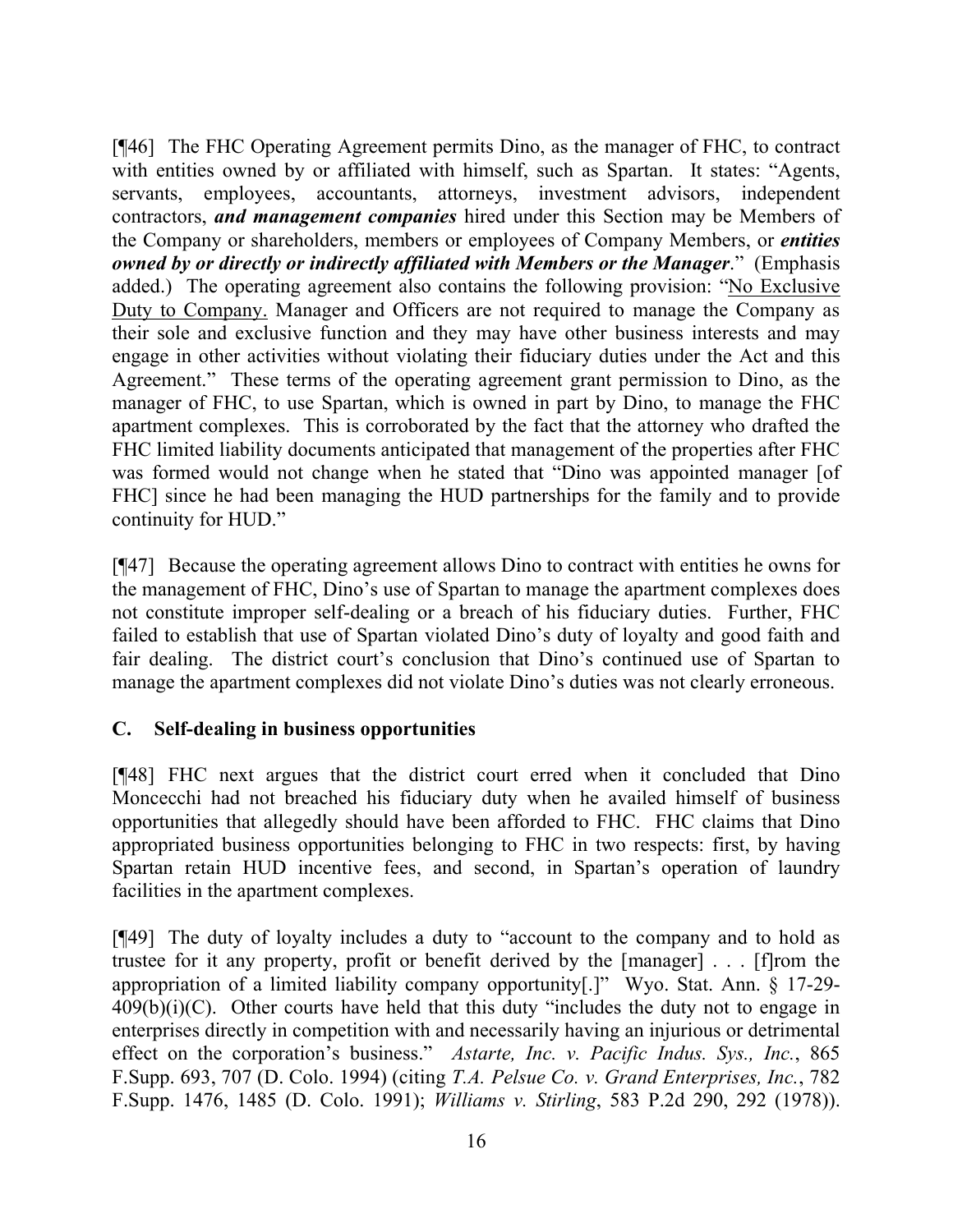The *Astarte* court explained that a party claiming breach of fiduciary duty through the appropriation of a business opportunity must

> establish that it had an actual or expected interest in an asset or property, and that it had the financial ability to acquire the asset or property. *See Collie* [*v. Becknell*], 762 P.2d [727,] 730 [(Colo. App. 1988)]. Even though a corporation might have had some rights with regard to the acquisition of property, in order for that opportunity to be usurped, *the acquisition must have been within the corporation's expectation***.** *Three G Corp. v. Daddis*, 714 P.2d 1333, 1336 (Colo. App. 1986). Similarly, to establish an expectancy, it is not sufficient for plaintiff to show only that a proposed opportunity possesses value to it, but plaintiff must also show that there is a practical, not a mere theoretical, basis for the opportunity. *See Colorado and Utah Coal Co. v. Harris*, 97 Colo. 309, 313, 49 P.2d 429[, 431] (1935).

*Astarte*, 865 F.Supp. at 707 (emphasis added).

[¶50] We first examine the HUD incentive fees. FHC relies solely on the following exchange to support its contention that Dino breached his duty of loyalty with respect to those fees:

> Q. [Attorney for FHC:] Now, the HUD agreements concerning the five HUD properties that [Spartan] is managing require that the property owners get to decide how the incentive performance fees are distributed, correct?

A. [Dino:] Yes.

Q. Throughout the entire time you were the sole manager of [FHC] and the sole manager of [Spartan], were incentive fees paid upon properties controlled by [FHC]?

A. Yes.

. . . .

Q. Who retained those incentive performance fees?

A. [Spartan] was paid the incentive performance fee according to the agreement.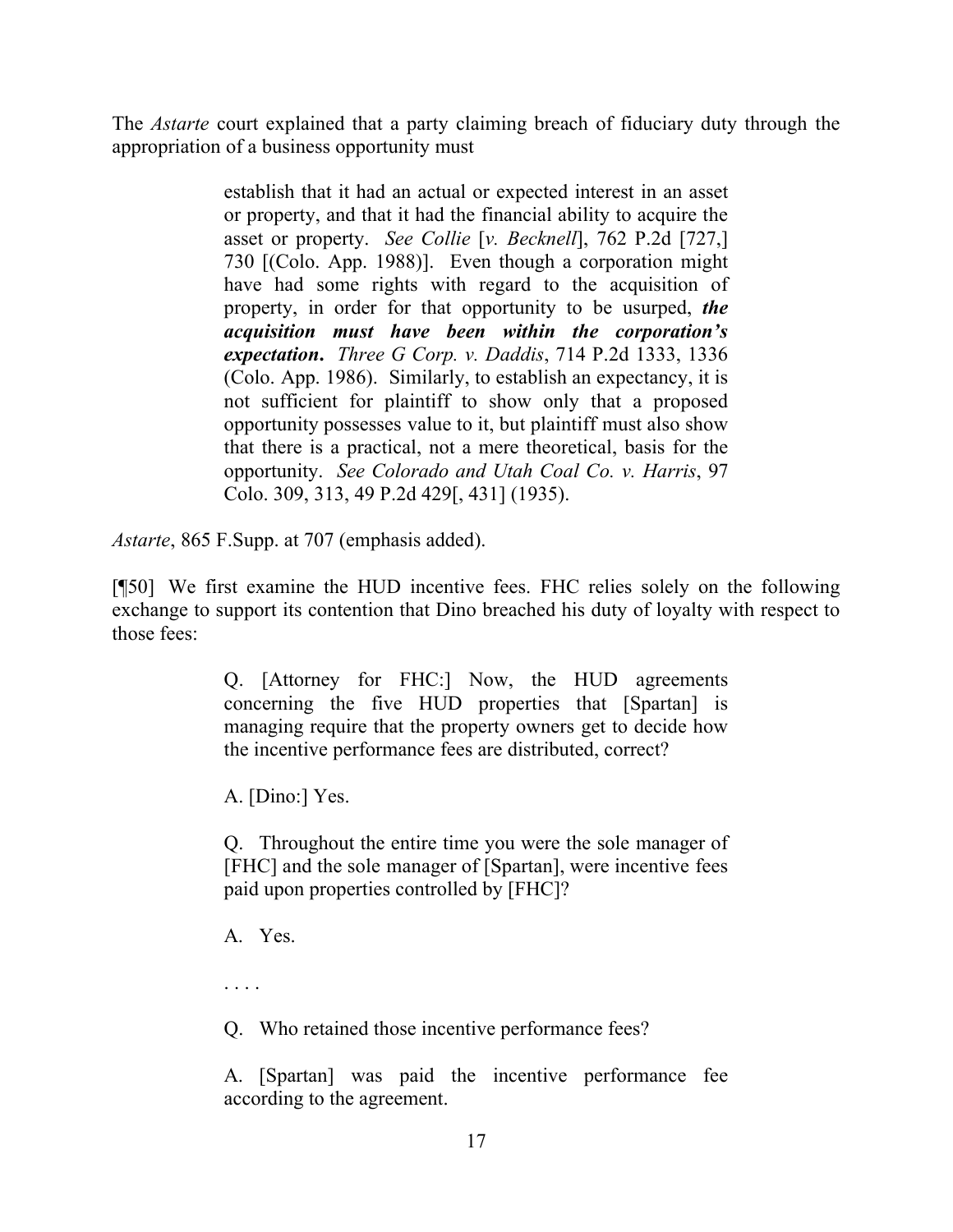Q. And is this the agreement that was entered into way back in 2004?

- A. Well, yes, during the initial refinancing.
- Q. And prior to the creation of [FHC]?
- A. Yes.

Dino also testified that under his management of FHC, he continued operating under the terms of the prior management contracts. The evidence is uncontroverted that the payment of the HUD fees to Spartan was pursuant to Spartan's agreements with the owners of the apartments, and FHC had no expectation of receiving the fees. Because FHC had no expectation of receiving those fees, Dino did not "appropriate" the HUD incentive fees and thus did not contravene his fiduciary duty to FHC. *See Astarte*, 865 F.Supp. at 707.

[¶51] We now turn to the question of whether Spartan's management of the laundry facilities in the apartment complexes breached the duty of loyalty as an appropriation of FHC's opportunity. The evidence introduced at trial demonstrates that the laundry facilities also did not represent a corporate opportunity for FHC. The laundry facilities were installed when the properties were built, and they have been operated by Spartan pursuant to an agreement with the owners since that time, which was even prior to the time Dino began working for Spartan. Based upon these uncontroverted facts, there was no expectation that FHC would operate the laundry facilities in the apartment complexes. Therefore, Dino did not breach his duty of loyalty to FHC by continuing to have Spartan manage those facilities and receive the profits from doing so. The district court's finding that Dino did not violate his statutory and contractual fiduciary duties to FHC is supported by the record and is not clearly erroneous. We therefore affirm.

[¶52] FHC also argues that we should reverse the district court's finding that it did not prove damages. Because we have affirmed the district court's conclusion that Dino did not breach his fiduciary duties to FHC, we do not reach the question of damages.

### *III. Was the removal of Rebecca Shwen as trustee of the Margie Jean Federer Revocable Trust based on findings that were clearly erroneous?*

[¶53] The district court held that Rebecca breached her fiduciary duty as the trustee of the MJFRT when she engaged in the following conduct: making a loan to Tamra after other Acorn debts had been declared uncollectible, calling the Moncecchi loan, overpaying herself for duties performed as a trustee, and delaying the MJFRT 2014 gift to Lori. The district court then concluded that the cumulative nature of these violations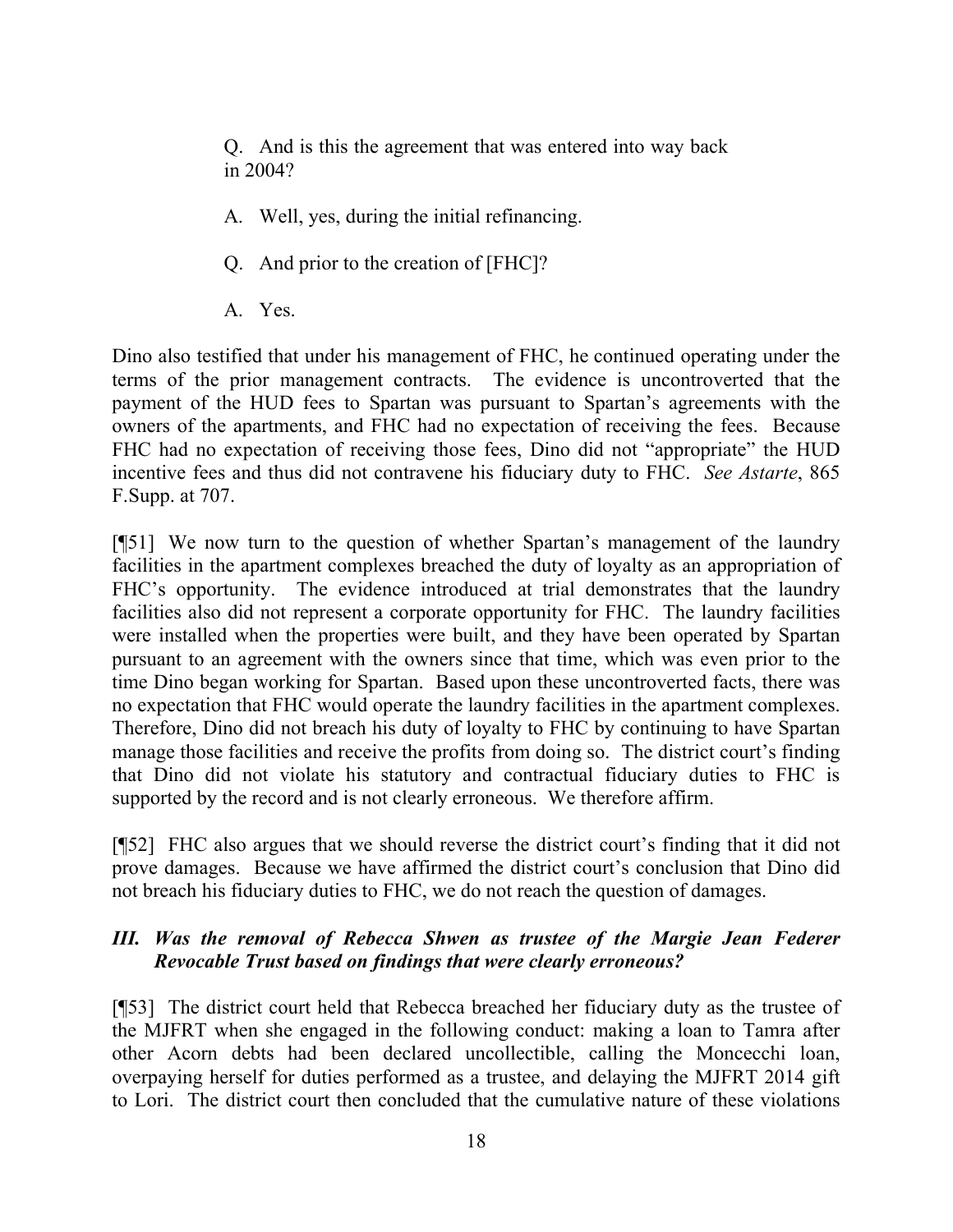warranted Rebecca's removal as trustee. Rebecca does not dispute that calling the Moncecchi loan was a breach of her fiduciary duty, but she argues that making the loan to Tamra, paying herself, and delaying Lori's 2014 gift did not violate her fiduciary duty. Thus, she contends, any breach on her part is not sufficient to warrant her removal as trustee.

## **A. Breach of fiduciary duties**

[¶54] In determining a trustee's standard of care, we look to both the trust provisions and the statutes governing trusts in Wyoming. *Forbes v. Forbes*, 2015 WY 13, ¶¶ 23-27, 341 P.3d 1041, 1051-52 (Wyo. 2015). The "common duty owed by a trustee goes beyond mere 'good faith' unless otherwise provided by express terms of the trust." *Wells Fargo Bank Wyo., N.A. v. Hodder*, 2006 WY 128, ¶ 33 n.7, 144 P.3d 401, 413 n.7 (Wyo. 2006). The MJFRT provides that a trustee "will be indemnified and held harmless from the good faith exercise of all powers, duties, and elections of Trustee." This language is similar to the language of the trust provision we considered in *Forbes*, <sup>12</sup> where we held that the express terms of the trust provided that the trustee's duties did not go beyond good faith. 2015 WY 13, ¶ 25, 341 P.3d at 1051.

> We have defined "good faith" as "faithfulness to an agreed common purpose and consistency with the justified expectations of the other party; it excludes a variety of types of conduct characterized as involving 'bad faith' because they violate community standards of decency, fairness or reasonableness." *Hodder*, 2006 WY 128, ¶ 33, 144 P.3d at 413 (quoting *Scherer Const., LLC v. Hedquist Const., Inc.*, 2001 WY 23, ¶ 18, 18 P.3d 645, 653 (Wyo.2001)).

*Id*. at  $\P$  26, 341 P.3d at 1051. We have also held that this good faith standard does not exclude the application of other fiduciary obligations imposed by Wyoming statutes. *Id*. at ¶ 27, 341 P.3d at 1051-52; *Kerper v. Kerper*, 780 P.2d 923, 930 (Wyo. 1989). Thus, Rebecca was required to conduct herself in compliance with the duty of good faith and the statutory provisions regarding a trustee's duty of loyalty.

[¶55] The Wyoming Uniform Trust Code provides that "[a] trustee shall invest and manage the trust assets solely in the interest of the beneficiaries," Wyo. Stat. Ann. § 4- 10-905 (LexisNexis 2015), and that "[i]f a trust has two (2) or more beneficiaries, the trustee shall act impartially in investing and managing the trust assets, taking into account any differing interests of the beneficiaries." Wyo. Stat. Ann. § 4-10-906 (LexisNexis 2015).

 <sup>12</sup> In *Forbes*, the trust agreement provided that "[n]o trustee hereunder shall be held personally liable for any act or omission whatever which he performs, commits, or suffers in good faith." *Id*. at ¶ 23, 341 P.3d at 1051.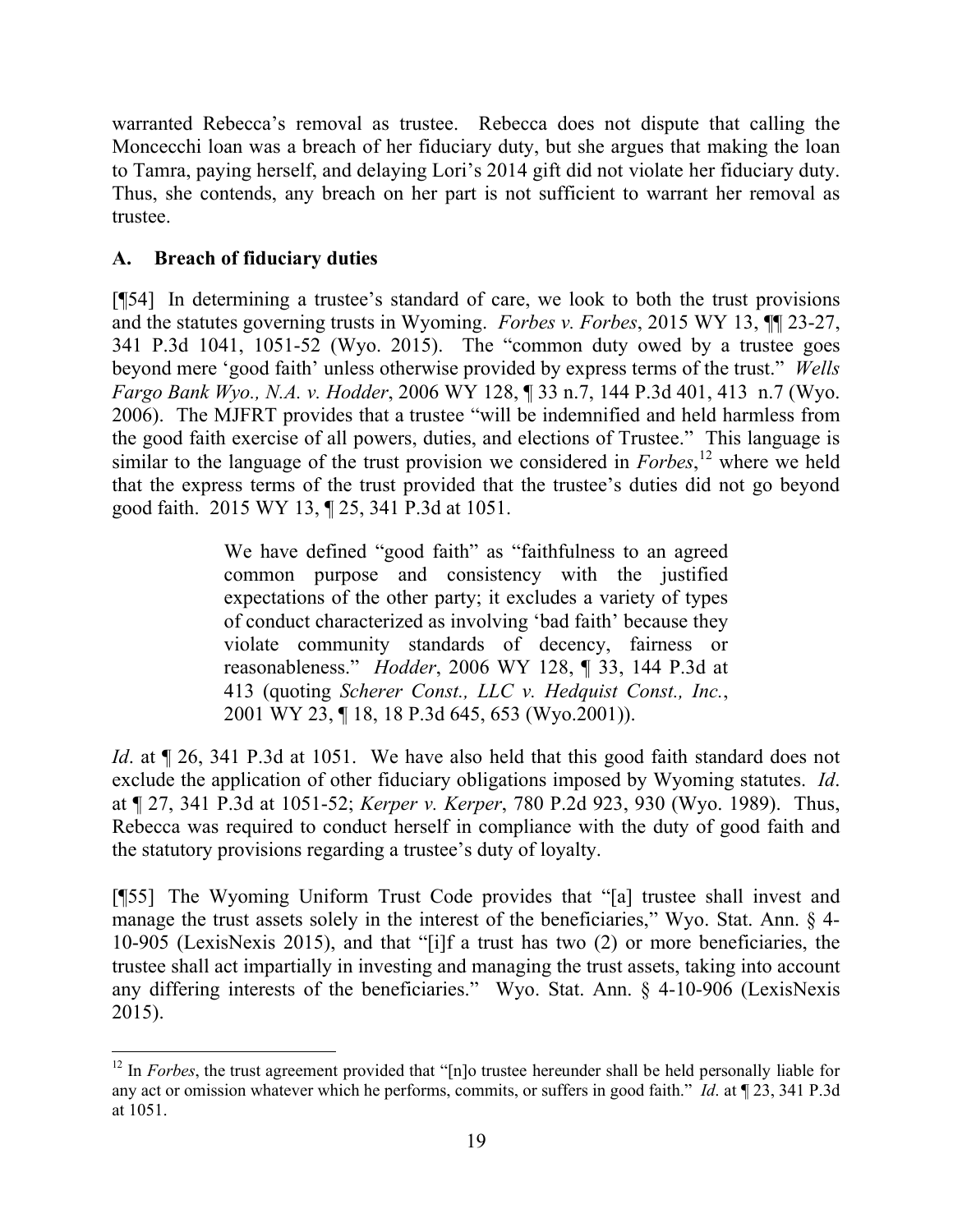### **B. Loans to Tamra and Moncecchis**

[¶56] We first examine whether Rebecca complied with these requirements when she made the loan to Tamra. In September 2012, the MJFRT made a \$26,000 loan to Tamra at 3.65 percent interest. The district court held that Rebecca breached her fiduciary duty by making that loan when Tamra had previously defaulted on all of the trust's prior loans. The court found:

> Rebecca's decision to make this loan to Tamra―with her poor track record of repayment of trust loans―stands in stark contrast to her decision to call Lori and Dino's loan when the Moncecchis were making regular monthly payments. It again demonstrates a lack of impartiality in the manner in which Rebecca is administering this trust.

In a footnote, the district court commented that though "Tamra did eventually repay the principal of this loan (without interest), it does not take away from Rebecca's imprudent decision to make the loan in the first place."

[¶57] Rebecca argues that the district court's conclusion that the loan to Tamra was a breach of her duties was erroneous for three reasons. First, she argues that the district court inconsistently concluded that her handling of the Acorn debt was proper because she had relied upon advice of counsel, yet the loan to Tamra was also based upon advice from the same attorney and the court found it to be a violation of Rebecca's duties. Second, the court erred in finding that interest was not paid on the loan. Third, the loans that were declared uncollectible will still be deducted from Tamra's share of the MJFRT distributions upon Margie's death. Rebecca contends that based upon the evidence as a whole, it was not wrong for her to make the loan to Tamra and the district court demonstrated a "level of confusion" regarding the evidence when it concluded otherwise. We disagree. Assuming the evidence of the Moncecchis is true and giving them every reasonable inference that fairly can be drawn from that evidence, as we are required to do, we conclude that the district court's finding that Rebecca breached her duties to the MJFRT in making the loan to Tamra was supported by the record and was not clearly erroneous.

[¶58] The transactions conducted by Rebecca that were countenanced by the district court because she had sought the advice of counsel were complicated transactions with layers of tax and other implications. In addition, the record is replete with evidence regarding preparation for those transactions that included memoranda, meetings and exchanges between Rebecca, beneficiaries of the MJFRT, attorneys, and accountants. In contrast, the only evidence in the record respecting any consultation with an attorney about the loan at issue is a statement by Rebecca that she consulted with Mr. Leonard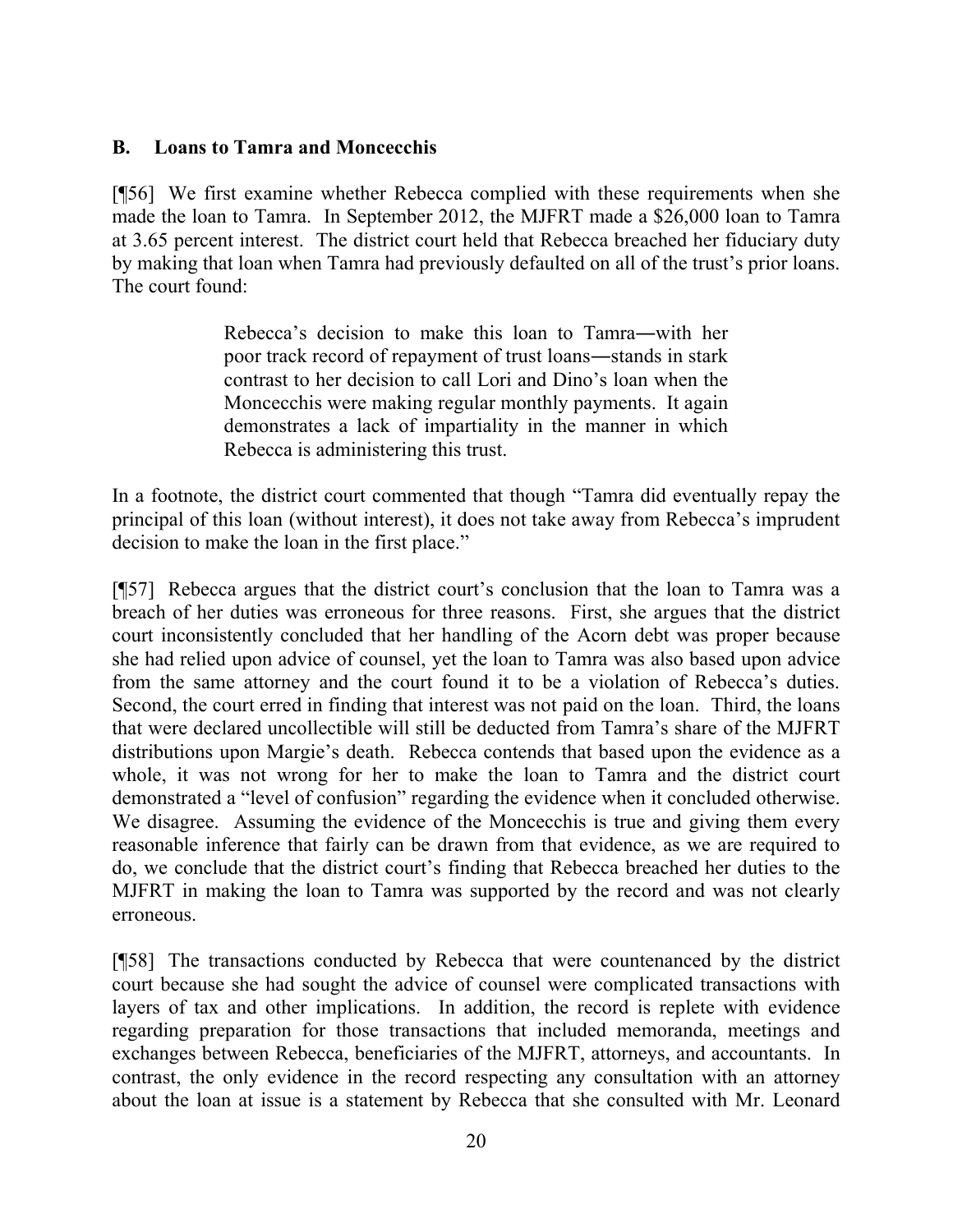(the attorney for the Trust) about the loan and that he did not respond in writing. There is no evidence whether the loan was encouraged or discouraged by Mr. Leonard, whether the consultation included the potential ramifications of making such a loan, or whether the discussion was more extensive than a request to draft loan documents.

[¶59] Whether Tamra paid interest on the loan is irrelevant to the issue of whether it was a breach of Rebecca's duty to make the loan in the first place. Moreover, while Rebecca claims that interest had been paid on the loan, the district court found otherwise. We defer to findings of the trial court when it is acting as a fact finder unless those findings are unsupported by the record or erroneous as a matter of law. *Wallop*, 2015 WY 81, ¶ 21, 351 P.3d at 949-50. This finding is supported by the record. The note calls for twelve monthly payments beginning on February 1, 2013, with 3.65 percent interest; Tamra made no monthly payments; by the time the first payment of \$13,000 was made in April 2013, \$587.60 in interest had accrued; and by the time the next payment of \$13,000 was made in July 2013, \$666.90 in interest had accrued. The check alleged to have been an interest payment by Tamra is dated more than a year later, is in the amount of \$172.13, and contains no reference to the loan.

[¶60] Finally, it is true that the principal (but not the interest) of the other Acorn loans that were declared uncollectible will still be deducted from Tamra's share of the MJFRT distributions upon Margie's death. *See supra* ¶ 11 n.2. However, that fact does not make another loan to Tamra a prudent decision. The district court recognized the imprudence of making a loan to a borrower with a "poor track record." In addition, when a loan was made from the MJFRT, the note became an asset of the MJFRT and estate taxes are paid based upon the value of the trust assets. Therefore, if Tamra failed to repay the loan and the loan was not declared uncollectible, on Margie's death the MJFRT would owe taxes for the outstanding amount due on the note, even if that amount is deducted from Tamra's share of the MJFRT distributions. In short, making another loan, especially to a borrower who had proven her inability or unwillingness to pay principal and interest payments in the past, carried inherent risk to the trust. As the district court found, Rebecca's loans to Tamra are especially indicative of her lack of impartiality when viewed in contrast to her decision to call the loan to Lori and Dino, a loan upon which they had been making timely payments. See *infra* ¶ 86. The district court's conclusion that Rebecca's decision to make this loan to Tamra was a breach of statutory duties requiring her to act impartially and in the interest of the trust beneficiaries was not clearly erroneous.

### **C. Rebecca's payments to herself**

[¶61] We now turn to the question of whether Rebecca's payments to herself were a breach of her fiduciary duties to the MJFRT. The district court held that Rebecca "violated her fiduciary duties to the trust by overpaying herself for her services to the trust, and also using trust money improperly for herself." Rebecca argues that the district court's "negative opinion" toward her "clouded" its view of the facts regarding her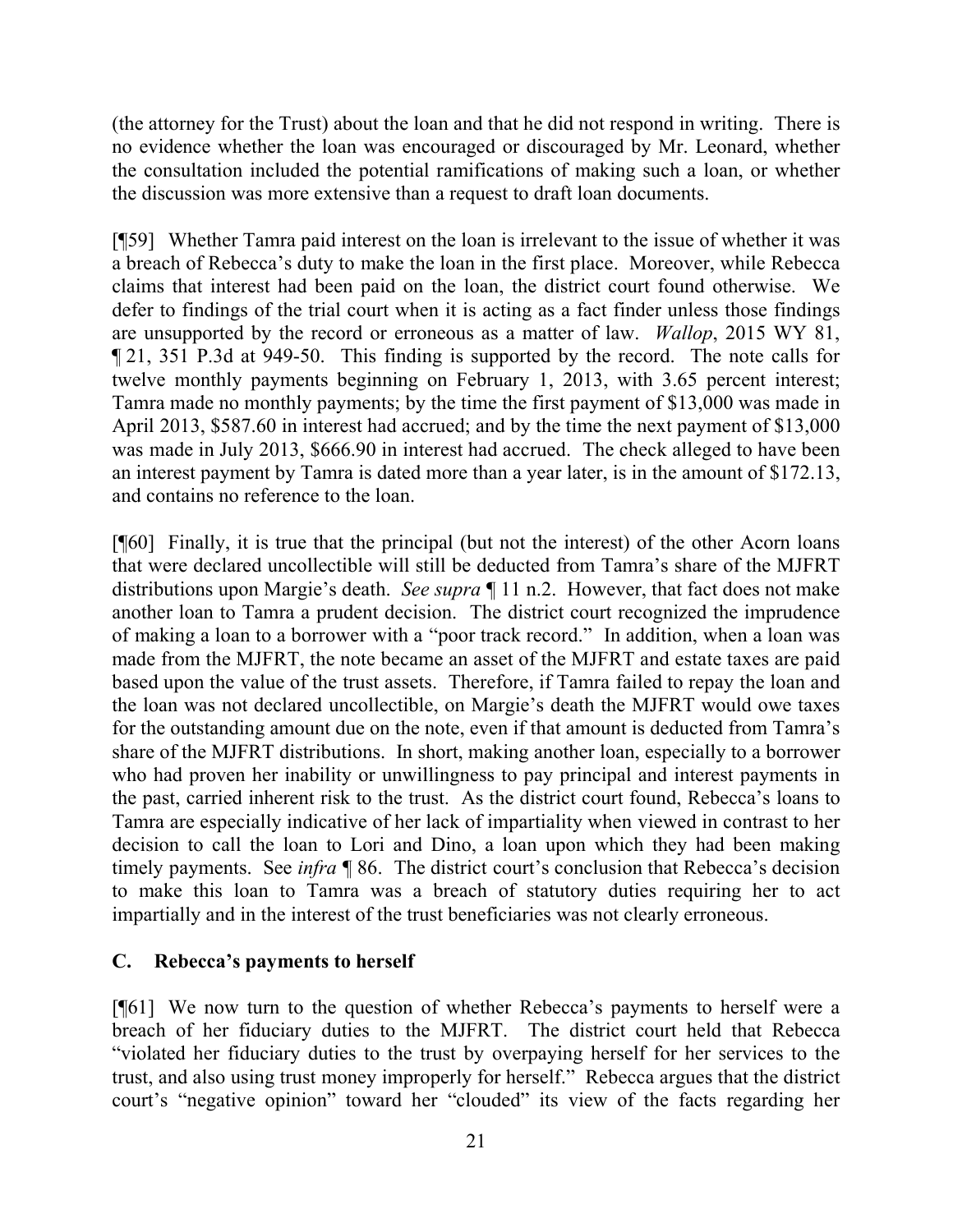compensation and that, although it is admittedly not a part of the record, an institutional trustee would charge much more than she did for the administration of the trust.<sup>13</sup> Rebecca also emphasizes testimony given by the Moncecchis' expert admitting that she does not know how much time was spent on activities other than bookkeeping to bolster her argument that her fees were reasonable. We find that the record supports the district court's conclusion.

[¶62] The MJFRT permits a trustee to pay herself a "reasonable trustee fee" for services rendered to the trust. The trust does not provide for compensation for the personal care of any of its beneficiaries. At trial, Rebecca testified regarding the time she spent on various activities:

> Q. [Attorney for trust:] Okay. How much time would you spend per week with the personal care that you discussed with your mom?

> > . . . .

A. [Rebecca Shwen:] Okay. I would say I spend - kind of hard to say -- 30, 35 hours a week.

. . . .

Q. How much time would you spend on behalf of your mother's trust that would be related to her trust business activities?

A. Business activities?

Q. Not her personal care.

A. I would say about five hours a week.

 $13$  We will not consider the fees an institutional trustee might charge to administer the MJFRT, as that evidence was never solicited or introduced at trial and is not part of the record on appeal. As we have stated on numerous occasions, we will not consider evidence that is not part of the record on appeal or arguments that were not presented to the trial court. *See, e.g.*, *Beeman v. Beeman*, 2005 WY 45, ¶ 10, 109 P.3d 548, 551 (Wyo. 2005); *Barnes v. Barnes*, 998 P.2d 942, 945 (Wyo. 2000); *Mize v. North Big Horn Hosp. Dist.*, 931 P.2d 229, 233 (Wyo. 1997).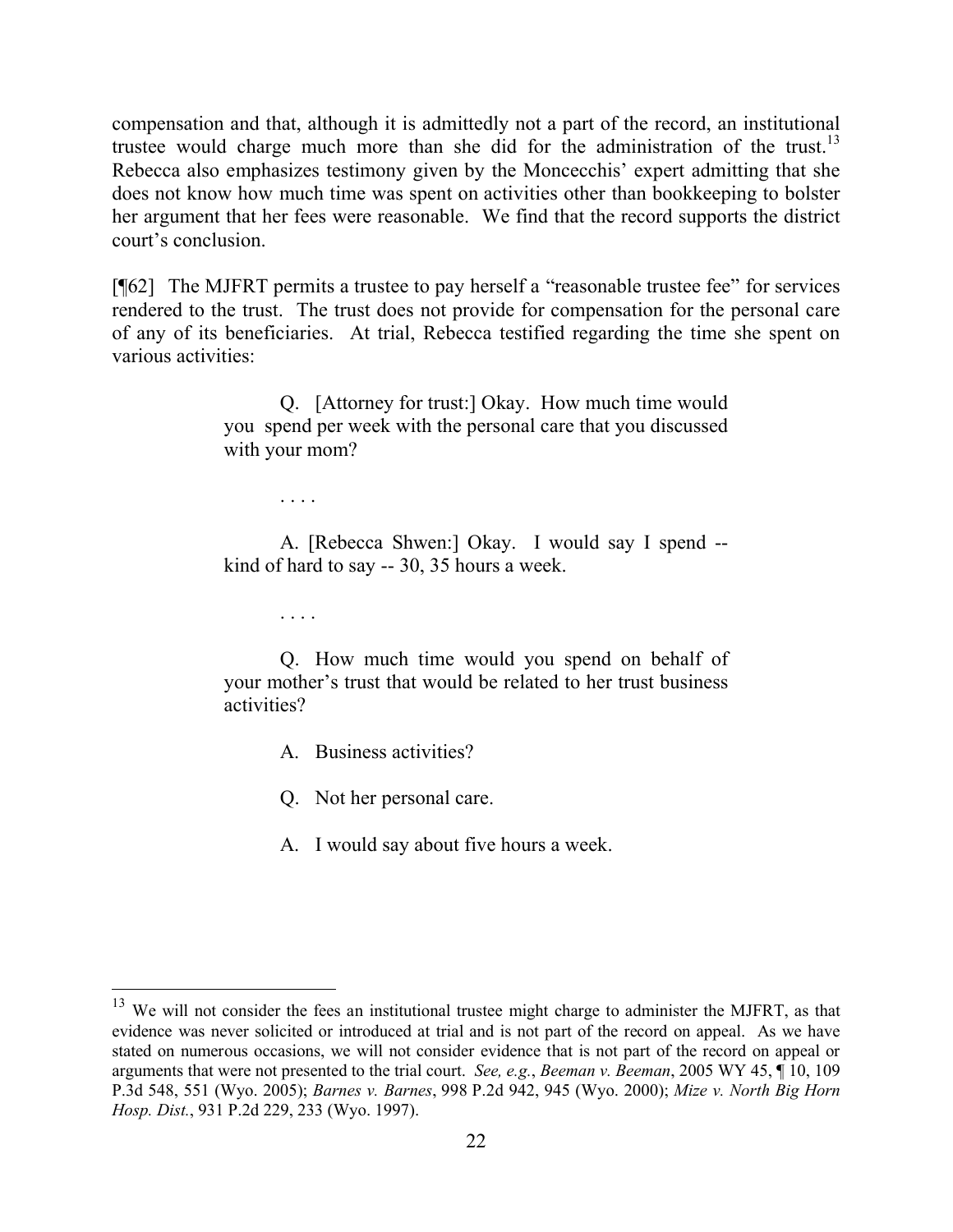Beginning in 2012, Rebecca paid herself \$3,000 per month.<sup>14</sup> She testified, "So in 2012 I began taking \$3,000 a month from the trust so that I could spend this extra time with [Margie], then I could provide as much as I could care for her." From 2012 through May 2014, Rebecca received a total of \$85,881 in compensation from the MJFRT. The Moncecchis' accounting expert, Tammy Sorenson, testified that a reasonable annual fee for the bookkeeping services Rebecca provided to the trust ranges between \$1,560 and \$2,160. The trial court found this testimony to be credible and noted that it was corroborated by Mike Hoenig, the Federers' accountant, who testified that if he had to perform the work performed by Rebecca, it would cost the trust an additional \$1,500 to \$2,000 per year. The record also shows that Rebecca spent \$1,421.59 in trust money to pay for dining at various restaurants and fast food establishments between January 2013 and June 2014.

[¶63] The district court held that Rebecca was "not charging the trust a 'reasonable fee' for her services," that her fee "vastly exceed[ed]" the range that would be considered a reasonable bookkeeping fee, and that she could not justify her fee based on the time she spent caring for her mother because the trust does not provide compensation for such services. It found that there was no justification for using trust money for restaurant expenditures. The court concluded that this conduct was a breach of Rebecca's fiduciary duties to the trust. These findings are not clearly erroneous.

## **D. The delayed gift**

[¶64] Finally, we examine Rebecca's contention that delaying Lori's 2014 gift did not violate her fiduciary duty. Rebecca concedes that she delayed this gift to Lori because of their "disagreement." The district court determined that this conduct showed a "lack of impartiality in the manner in which Rebecca administered the trust" and "demonstrate[d] bad faith." On appeal, without citing any authority, Rebecca argues that the Moncecchis' complaint did not allege that this conduct violated her fiduciary duties because it happened after the lawsuit was filed and they "could not have envisioned this issue" at that time, and that hostility between a trustee and a beneficiary is not, in itself, grounds for removal of a trustee.

[¶65] To the extent Rebecca's argument is that because the Moncecchis filed this lawsuit in October 2013, they could not have alleged that the delay in gifting violated her fiduciary duties because it had not yet occurred, we note that the Moncecchis filed their First Amended Complaint on February 20, 2015, which was after the conduct at issue occurred. If Rebecca's contention is that Lori did not plead her conduct in delaying the

 <sup>14</sup> This payment schedule continued through May 2014, approximately eight months after the Moncecchis' complaint was filed alleging that Rebecca was paying herself an excessive fee to manage the MJFRT.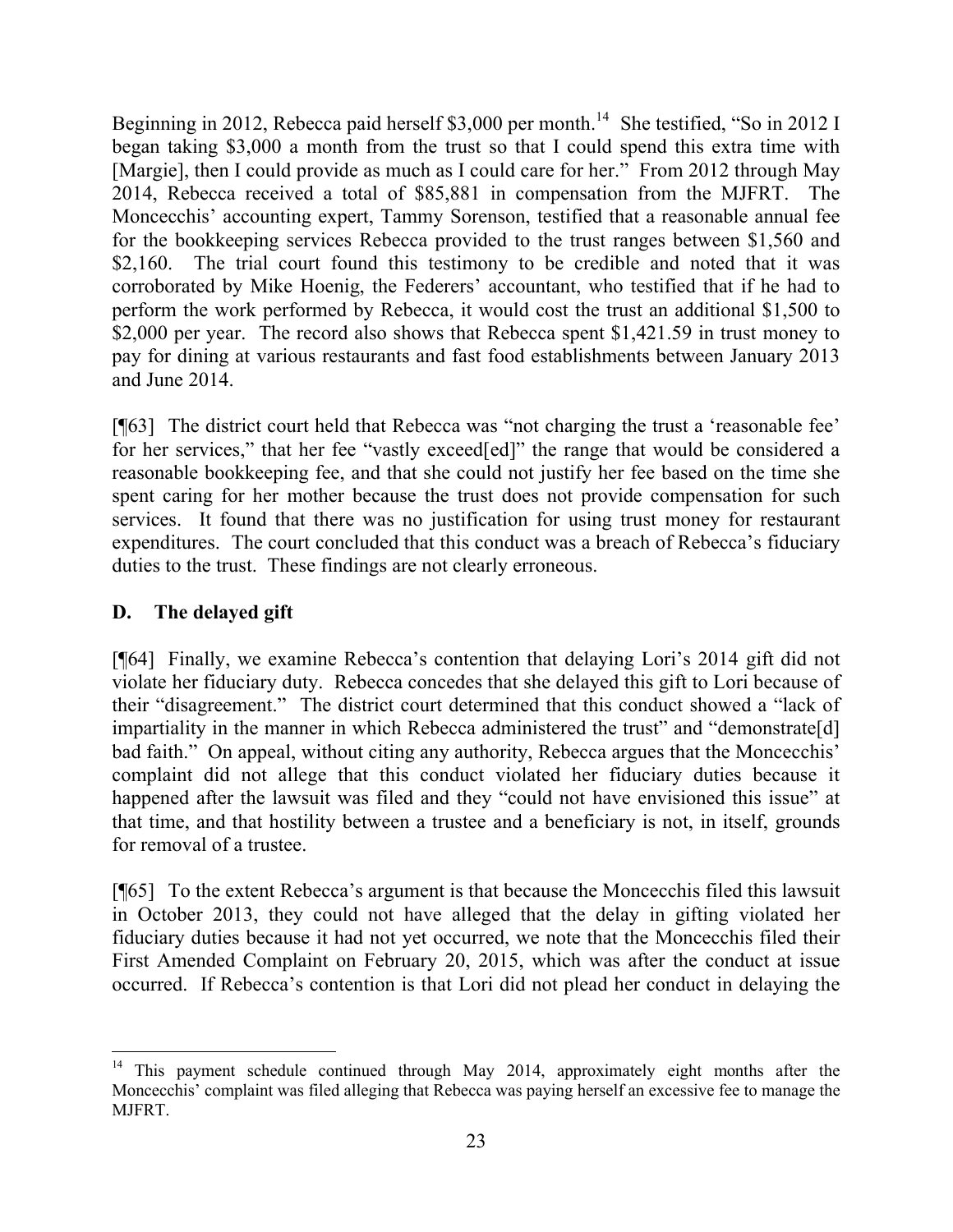loan was a violation of her fiduciary duties, we note that the Moncecchis' First Amended Complaint contains the following allegation:

> 11. Defendant Shwen has materially breached the above-described fiduciary duties. The actions of Rebecca Shwen which violate her duty to the Revocable Trust include, but are not limited to:

> > . . . .

c. Hostility to beneficiary Lori Moncecchi and favorable and unequal treatment to beneficiary, Tammy Acorn. There are many instances of this, including favorable treatment to Acorn on loans, interest rates, sharing of information, and debt collection efforts. Shwen regularly evinces hostility to Lori Moncecchi.

[ $[66]$ ] Rule 8(a)(2) of the Wyoming Rules of Civil Procedure states that a "pleading" which sets forth a claim for relief, whether an original claim, counterclaim, cross-claim, or third-party claim shall contain . . . a short and plain statement of the claim showing that the pleader is entitled to relief[.]"

> This rule is based upon the theory of notice pleading and only requires that a plaintiff "plead the operative facts involved in the litigation so as to give fair notice of the claim to the defendant." Further, "pleadings must be liberally construed in order to do justice to the parties . . . ."

*Ridgerunner, LLC v. Meisinger*, 2013 WY 31, ¶ 12, 297 P.3d 110, 114 (Wyo. 2013) (internal citations omitted). As we stated in *Forbes*, "[w]hether the specificity requirement of the rule has been satisfied rests upon whether fair notice has been provided to the opposing party." 2015 WY 13, ¶ 39, 341 P.3d at 1054.

[¶67] In *Ridgerunner* and *Forbes*, we held that the parties had not adequately given notice of their claims. In *Ridgerunner*, we considered whether the plaintiff had provided adequate notice in the complaint that it sought to pierce the corporate veil. 2013 WY 31, ¶ 16, 297 P.3d at 116. We concluded that because the complaint contained no indication of the plaintiff's desire to pierce the corporate veil, the district court's dismissal was proper. *Id*. In *Forbes*, the plaintiff had asserted three ways in which he claimed the defendant trustees had breached their duties to the trust, none of which gave notice that water rights were at issue. 2015 WY 13,  $\P$  43, 341 P.3d at 1055. We held that because he had identified land transactions and not water transactions as a basis for his claim, the defendants were not put on notice of the water transactions as a basis for his breach of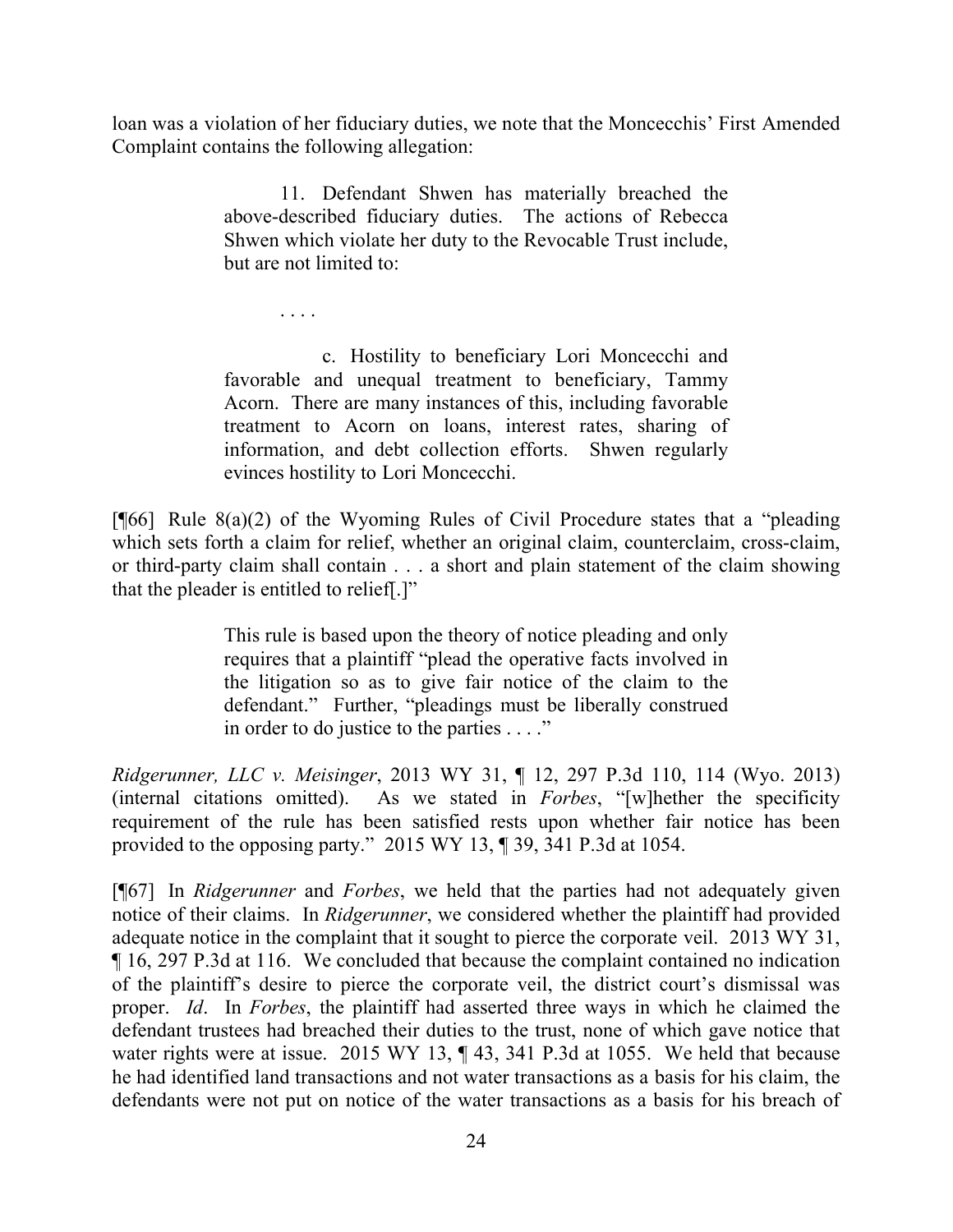loyalty claim, holding that if we concluded otherwise, "the defendants would potentially be required to prepare to litigate any of the actions they took as trustees." *Id*. at ¶ 44, 341 P.3d at 1055.

[¶68] *Lynch* addressed the question of whether the plaintiff had alleged sufficient facts in his complaint to assert his claim that the defendant directors took excessive salaries. 701 P.2d at 1134. In his complaint, the plaintiff never mentioned salaries, but he did assert that the "directors had breached their fiduciary obligations by diverting funds from the corporation to its detriment. This allegation sufficed to inform the defendants that an issue existed as to the reasonableness of the executive salaries . . . . " *Id*. Moncecchis' allegations align more closely with those in *Lynch*. They state that Rebecca was hostile toward Lori and gave Tamra favorable treatment. Although the complaint does not specifically allege that Rebecca's hostility toward Lori was demonstrated by her delay in making the 2014 gift, there were sufficient allegations to put Rebecca on notice that the Moncecchis took issue with her conduct toward Lori, especially as contrasted with Tamra. These allegations put Rebecca on notice that an issue existed as to the fairness of her treatment of Lori as a beneficiary of the trust, including her conduct in making gifts. "Allegations of particular acts or omissions of the defendant are unnecessary where the duty owed by the defendants appears to exist and to have been breached." *Id*., 701 P.2d at 1134.

[¶69] The district court's findings that Rebecca breached her fiduciary duty as the trustee of the MJFRT when she made the loan to Tamra after she had defaulted on other debts to the trust, when she called the Moncecchi loan, when she overpaid herself, and when she delayed the 2014 gift to Lori are not clearly erroneous. Because we affirm the district court's conclusion that Rebecca breached her fiduciary duties to the MJFRT, we now turn to the question of whether the district court properly removed her as a trustee.

### **E. Removal of Rebecca as trustee**

[¶70] In *Forbes*, this Court set forth the standard for removal of a trustee when that trustee is a family member selected pursuant to the terms of the trust, as opposed to a court-appointed trustee:

> *Removal of a trustee, however, "usually will not be grounded on a mere error of judgment or conduct even though there is a technical breach of the trust, if the trust estate does not suffer*." *Schildberg v. Schildberg*, 461 N.W.2d 186, 191 (Iowa 1990) (citing 76 Am. Jur. 2d *Trusts* § 130, at 370 (1975)). "*Generally, the court will not remove a testamentary trustee absent a demonstrated abuse of power*." *In re Estate of Klarner*, 113 P.3d [150,] 157 [(Colo. 2005)] (citing *Copley v. Copley*, 126 Cal.App.3d 248, 178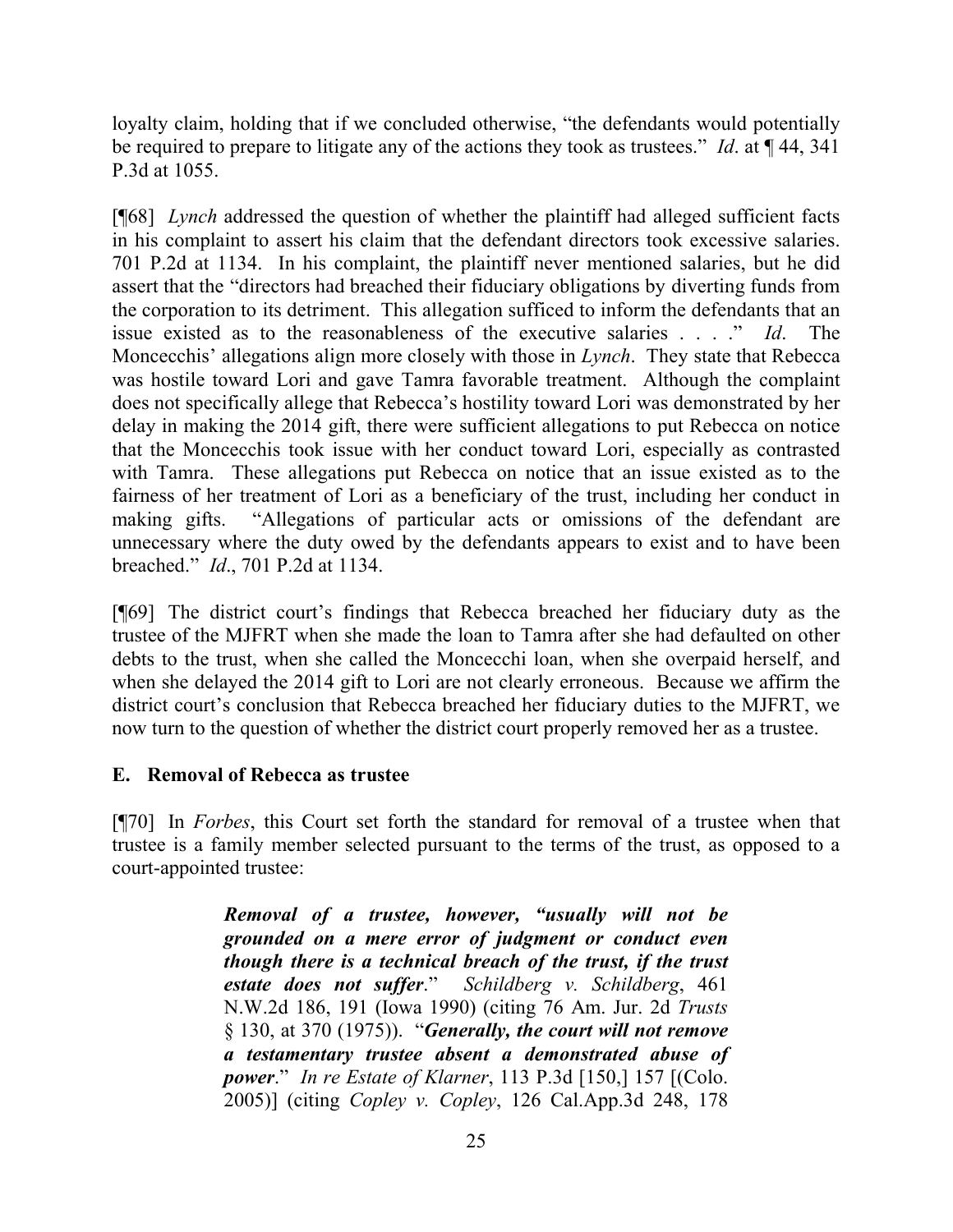Cal.Rptr. 842, 866 (1981); *Culver v. Culver*, 112 Ohio App. 100, 169 N.E.2d 486, 489 (1960) (so long as trustee executes trust in good faith and sound discretion, court has no right to interfere)).

*Id.*, 2015 WY 13, 195, 341 P.3d at 1065 (emphasis added).

[¶71] The district court found that "multiple intentional acts, done by Rebecca in bad faith, and with favoritism shown toward certain beneficiaries, reach the proper showing needed for her removal as trustee." The district court's "power to remove a trustee is 'rooted in equity' and the court has 'sound discretion' to make the determination whether to remove a trustee, which we will not disturb absent an abuse of discretion." *Id*. at ¶ 33, 341 P.3d at 1053 (citations omitted); *Shriners Hosps. for Children v. First Northern Bank of Wyo.*, 2016 WY 51, ¶¶ 96-97, 373 P.3d 392, 416 (Wyo. 2016). "In determining whether there has been an abuse of discretion, the ultimate issue is whether or not the court could reasonably conclude as it did." *Hodges v. Lewis & Lewis, Inc.*, 2005 WY 134, ¶ 11, 121 P.3d 138, 143 (Wyo. 2005) (quoting *Landsiedel v. Buffalo Properties, LLC*, 2005 WY 61, ¶ 23, 112 P.3d 610, 616 (Wyo. 2005)). "A court does not abuse its discretion unless it acts in a manner which exceeds the bounds of reason under the circumstances." *Williams v. Williams*, 2016 WY 21, ¶ 13, 368 P.3d 539, 544 (Wyo. 2016) (quoting *Pahl v. Pahl*, 2004 WY 40, ¶ 6, 87 P.3d 1250, 1252 (Wyo. 2004)).

[¶72] Rebecca argues that her hostility toward Lori is not, by itself, sufficient cause to remove her as trustee. Hostility between a trustee and beneficiaries will generally be insufficient to justify the removal of a trustee:

> Hostility may naturally exist in trust relationships since trusts are usually created to withhold control of the trust principal from the beneficiaries. Hostility between the trustee and the beneficiaries of the trust alone is insufficient to require the removal of the trustee. To be sufficient to require removal, the hostility must interfere with the proper administration of the trust.

> . . . The real question in these situations is whether or not the hostility, in combination with existing circumstances, materially interferes with the administration of the trust or is likely to cause that result.

*Forbes*, 2015 WY 13, ¶ 96, 341 P.3d at 1065 (citations omitted).

[¶73] We agree that Rebecca's hostility toward Lori alone would not suffice to justify the removal of Rebecca as trustee of the MJFRT. However, that hostility sparked the conduct that ultimately was found to be a breach of her duties as trustee. We find no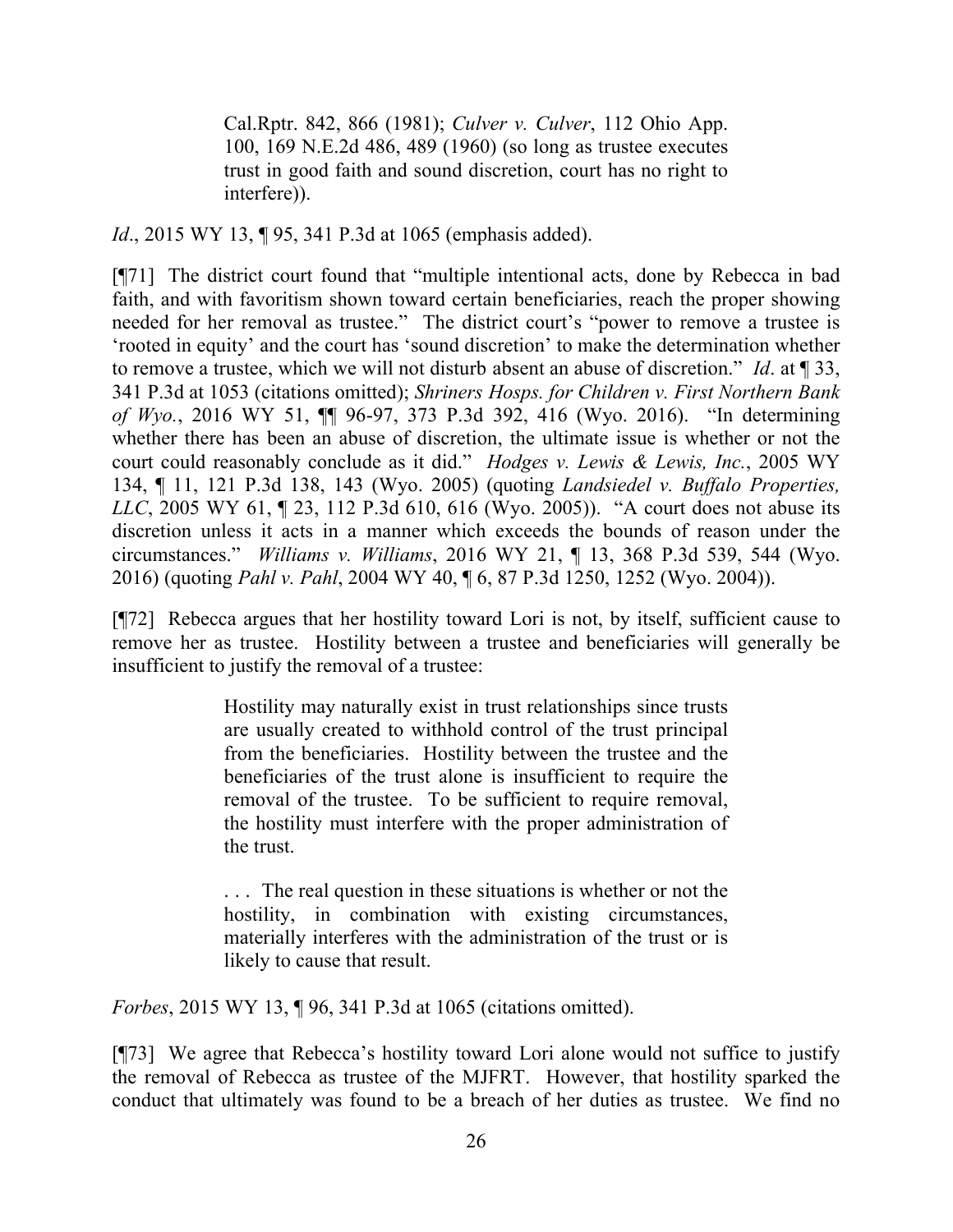abuse of discretion in this instance where, as explained in the preceding sections, the district court justifiably found that Rebecca breached her fiduciary duties of loyalty and her duty of good faith when she paid herself for undertakings that were not compensable under the trust, when she improperly spent trust monies on herself, when she called the Moncecchi note, when she delayed Lori's 2014 gift, and when she made the loan to Tamra. This conduct damaged the trust estate in that trust money was paid improperly for Rebecca's benefit and manifested Rebecca's willingness to abuse her power as trustee to benefit some beneficiaries while harming others. The district court's conclusion that Rebecca "demonstrated that she lacks the ability to fairly and impartially administer this trust going forward for the benefit of all beneficiaries" does not exceed the bounds of reason under the circumstances. The district court did not abuse its discretion when it removed Rebecca as the trustee of the MJFRT.

### *IV. Did the district court incorrectly apply the burden of proof for establishing damages resulting from Rebecca's breach of fiduciary duty?*

[¶74] The district court determined that the Moncecchis did not prove damages with a reasonable degree of certainty and, thus did not award damages for Rebecca's breaches of fiduciary duty. The district court held that the Moncecchis "have not met their burden of establishing the economic damages resulting from" Rebecca's breaches of her fiduciary duty. Relying upon *Schlinger v. McGhee*, 2012 WY 7, ¶ 12, 268 P.3d 264, 268 (Wyo. 2012), the court explained:

> 129. As to the improper restaurant charges, the court could not glean from the trial testimony (or [the Moncecchis'] exhibit 92), the actual economic damages *suffered by the trust* with respect to these charges. While it is clear to the court that trust funds were transferred to Margie's checking account and then improvidently spent by Rebecca, the total amount of the charges and the resulting loss to the trust was not established "with a reasonable degree of certainty."

> 130. Similarly, [the Moncecchis] did not meet their burden of establishing damages for Rebecca's conduct in overcharging for her administrative services. [The Moncecchis] did present credible testimony as to the reasonable value of Rebecca's bookkeeping duties, which clearly constitute the bulk of Rebecca's administrative services to the trust. However, [the Moncecchis] failed to address the reasonable value of other incidental work that Rebecca performed for the trust, such as preparing and listing her mother's residence for sale with a real estate agent. Rebecca would be entitled to claim some fees for that work as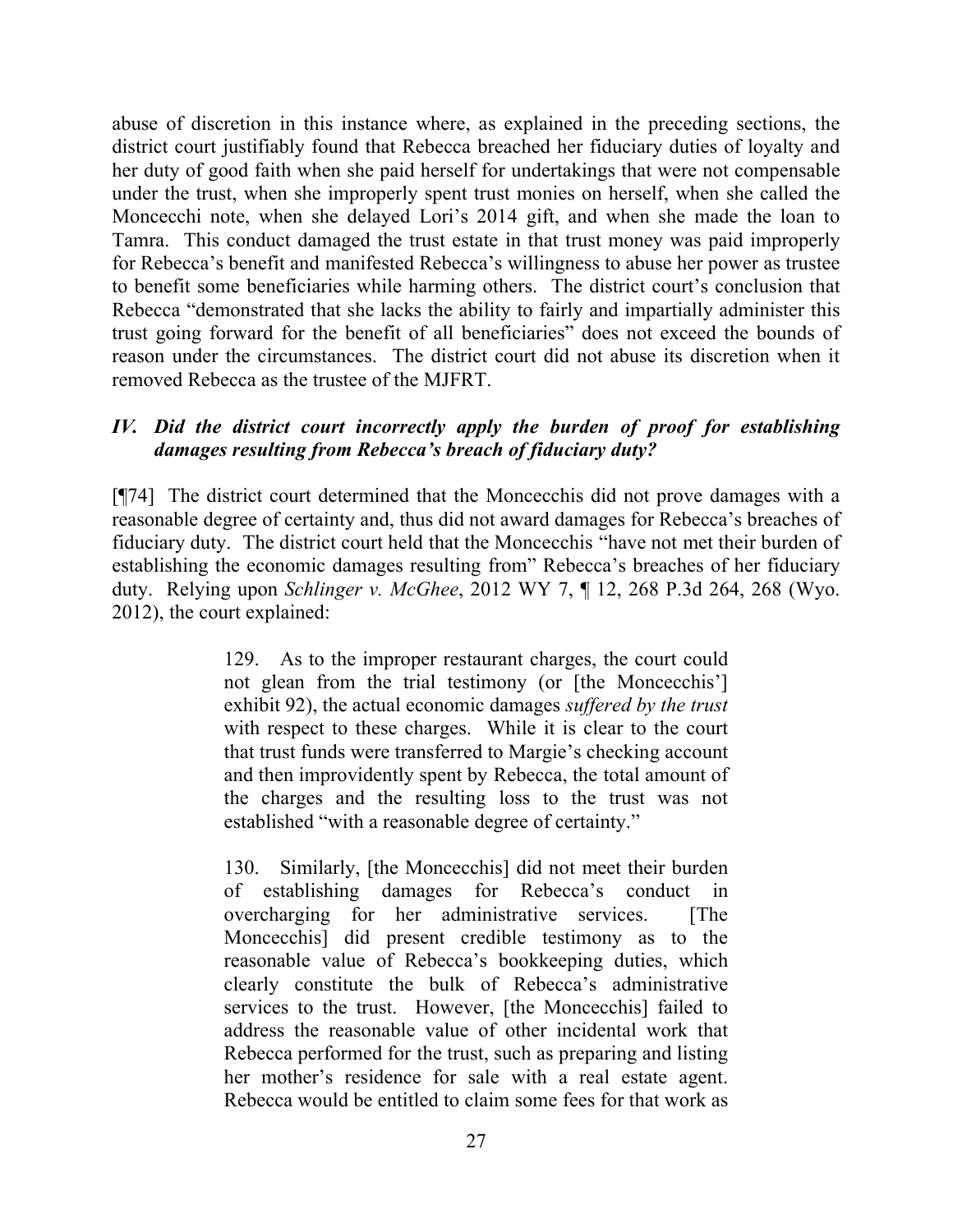the house is a trust asset, but the court should not have to guess or speculate as to the value of these services. Accordingly, the court finds that [the Moncecchis] have also failed to prove their damages for breach of fiduciary duty with a reasonable degree of certainty.

[¶75] On appeal, the Moncecchis argue that the district court should have placed the burden on Rebecca, as the trustee, to prove that payments made to her were proper distributions. In response, Rebecca and the MJFRT argue that the burden of proving economic loss was properly placed on the Moncecchis and that they failed to meet this burden. Whether the district court applied the proper legal analysis to calculate damages is an issue of law, which we review de novo. *Knight v. TCB Constr. & Design, LLC*, 2011 WY 27, ¶ 16, 248 P.3d 178, 183 (Wyo. 2011).

[¶76] *Schlinger* was a breach of contract case in which the appellants challenged the sufficiency of the evidence presented at trial on damages. We held that in order to receive damages on a breach of contract, the plaintiff "has the burden of producing sufficient evidence to prove his damages" and that those damages must be established "with a reasonable degree of certainty[.]" *Schlinger*, 2012 WY 7, ¶ 12, 268 P.3d at 268. "[A] court may not resort to speculation or conjecture in determining the proper amount to award." *Id*. (citations omitted).

[¶77] The Moncecchis argue that they had no burden to prove damages because trust cases require a different legal analysis. They contend that in trust cases the trustee bears the burden of establishing that payments made to the trustee were proper disbursements. They cite to a number of cases they claim stand for that proposition. *See, e.g.*, *In re McMillan's Estate*, 33 P.2d 369, 374 (N.M. 1934); *Davis v. Jones*, 254 F.2d 696, 699 (10th Cir. 1958), *cert. denied*, 358 U.S. 865, 79 S.Ct. 97, 3 L.Ed.2d 98 (1958); *Jicarilla Apache Nation v. United States*, 112 Fed. Cl. 274, 302-03 (2013); *White Mountain Apache Tribe of Ariz. v. United States*, 26 Cl. Ct. 446, 449 (1992), *aff'd*, 5 F.3d 1506 (Fed. Cir. 1993), *cert. denied*, 511 U.S. 1030, 114 S.Ct. 1538, 128 L.Ed.2d 191 (1994).

[¶78] The cases relied upon by the Moncecchis reason that because a trustee always has the duty to keep accurate accounts regarding the administration of the trust, *see*  Restatement (Second) of Trusts § 172 (1957), the trustee ought to bear the burden of proving that distributions from the trust are appropriate. For example, in *Jicarilla*, the court stated: "Consistent with the common-sense notion that it is the trustee's burden to show that trust fund disbursements were authorized and otherwise proper, if a trustee fails to keep proper accounts, all doubts will be resolved against him and not in his favor." 112 Fed. Cl. at 302-03 (internal quotation marks and citation omitted). However, even those cases recognize that the beneficiary bears the initial burden of proving a loss as a result of the trustee's breach of fiduciary duty. *See Jicarilla*, 112 Fed. Cl. at 304 ("[I]t is a principle of long standing in trust law that once the beneficiary has shown a breach of the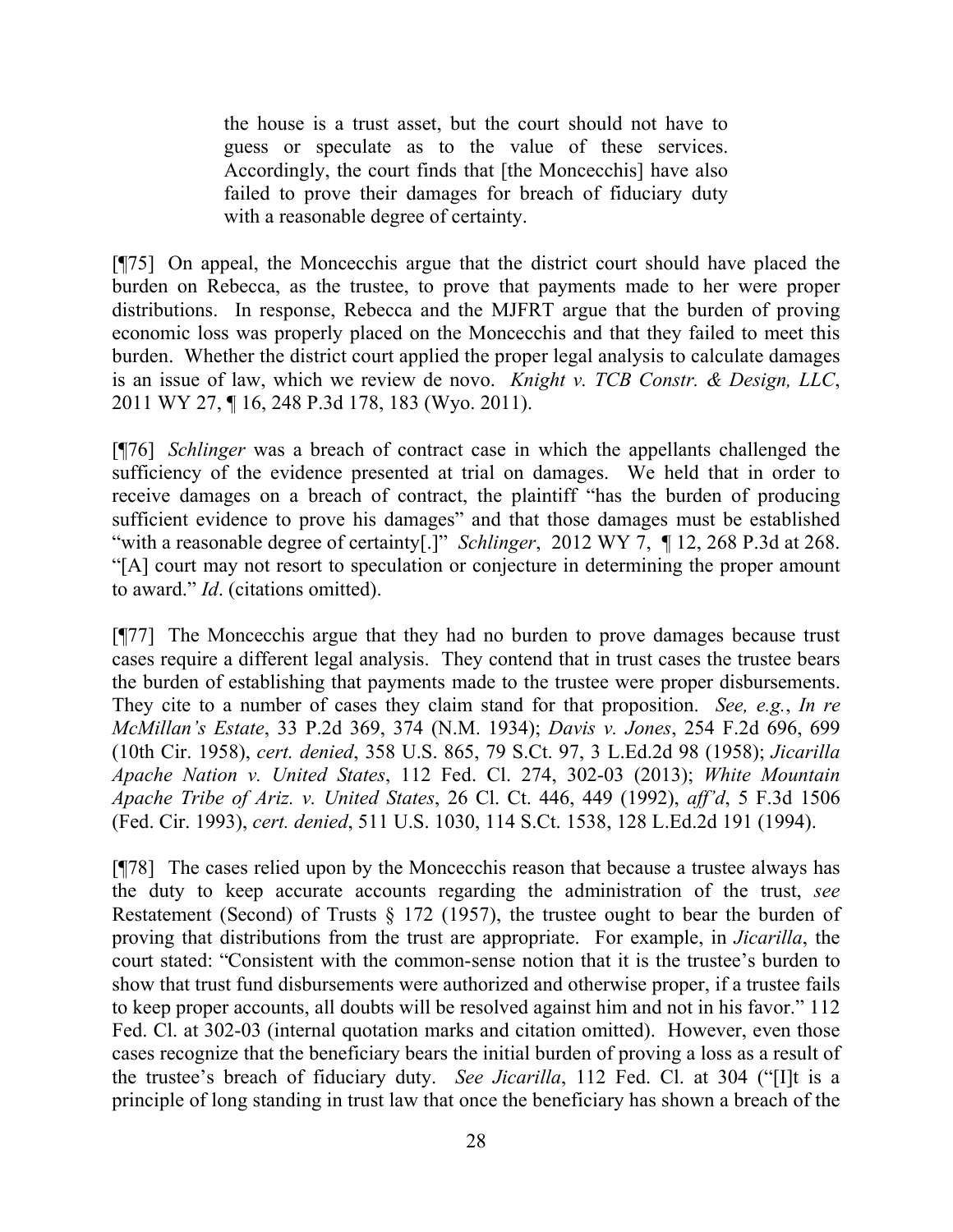trustee's duty and a resulting loss, the risk of uncertainty as to amount of the loss falls on the trustee.") (internal quotation marks and citation omitted)).

[¶79] Rebecca and the MJFRT argue that the beneficiary seeking relief bears the burden of proving damages. They refer to cases holding that generally a beneficiary seeking to obtain relief for a breach of trust bears the initial burden of proving damages. Some of those cases state that the beneficiary bears the burden of proving damages and that burden remains with the beneficiary at all times. *See, e.g.*, *SunTrust Bank v. Farrar*, 675 S.E.2d 187, 191 (Va. 2009); *Parker v. Pine*, 617 S.W.2d 536, 540 (Mo. Ct. App. 1981); *Fed. Ins. Co. v. Mertz*, 2016 WL 164618, \*3 (S.D.N.Y. January 12, 2016). Other cases enunciate a clear rule that once a prima facie case of damages has been made, the burden shifts to the trustee to establish that he acted fairly and reasonably. *John E. Shaffer Enters. v. City of Yuma*, 904 P.2d 1252, 1255-56 (Ariz. Ct. App. 1995); *New York State Teamsters Council Health & Hosp. Fund v. Estate of DePerno*, 18 F.3d 179, 182-83 (2d Cir. 1994); *Salovaara v. Eckert*, No. 94 Civ. 3430 (KMU), 1998 WL 276186, at \*4 (S.D.N.Y. May 28, 1998), *aff'd*, 182 F.3d 901 (2d Cir. 1999).

[¶80] The majority of courts agree with the latter approach and hold that there is a shift in the burden: once the beneficiary proves damages as a result of a breach of trust, the burden shifts to the trustee to show that disbursements from the trust were proper and offset the damages established by the beneficiary.

> A beneficiary seeking to obtain relief for a breach of trust must plead and prove facts which show the existence of a fiduciary duty and the failure of the trustee to perform it, and that consequently the court should grant the requested remedy. *If he seeks damages, a part of his burden will be proof that the breach caused him a loss. . . . If the beneficiary makes a prima facie case, the burden of contradicting it or showing a defense will shift to the trustee***.**

George G. Bogert et al., *The Law of Trusts and Trustees* § 871, at 156-57 (Rev. 2d ed. 1995 & Supp. 2016) (emphasis added); *see also* 3 Austin W. Scott et al., *Scott and Ascher on Trusts* § 17.4 (4th ed. 2007); *LaMonte v. Sanwa Bank California*, 52 Cal. Rptr. 2d 861, 865 (Cal. Ct. App. 1996) ("In order to plead a cause of action for breach of fiduciary duty against a trustee, the plaintiff must show the existence of a fiduciary relationship, its breach, and damage proximately caused by that breach; the absence of any one of these elements is fatal to the cause of action."); *Oates v. City of Lincoln*, 112 Cal. Rptr. 2d 790, 796-97 (Cal. Ct. App. 2001) (same).

[¶81] Here, the Moncecchis sought damages and thus they bore the initial burden of proving economic loss to the trust. They met this burden when they established that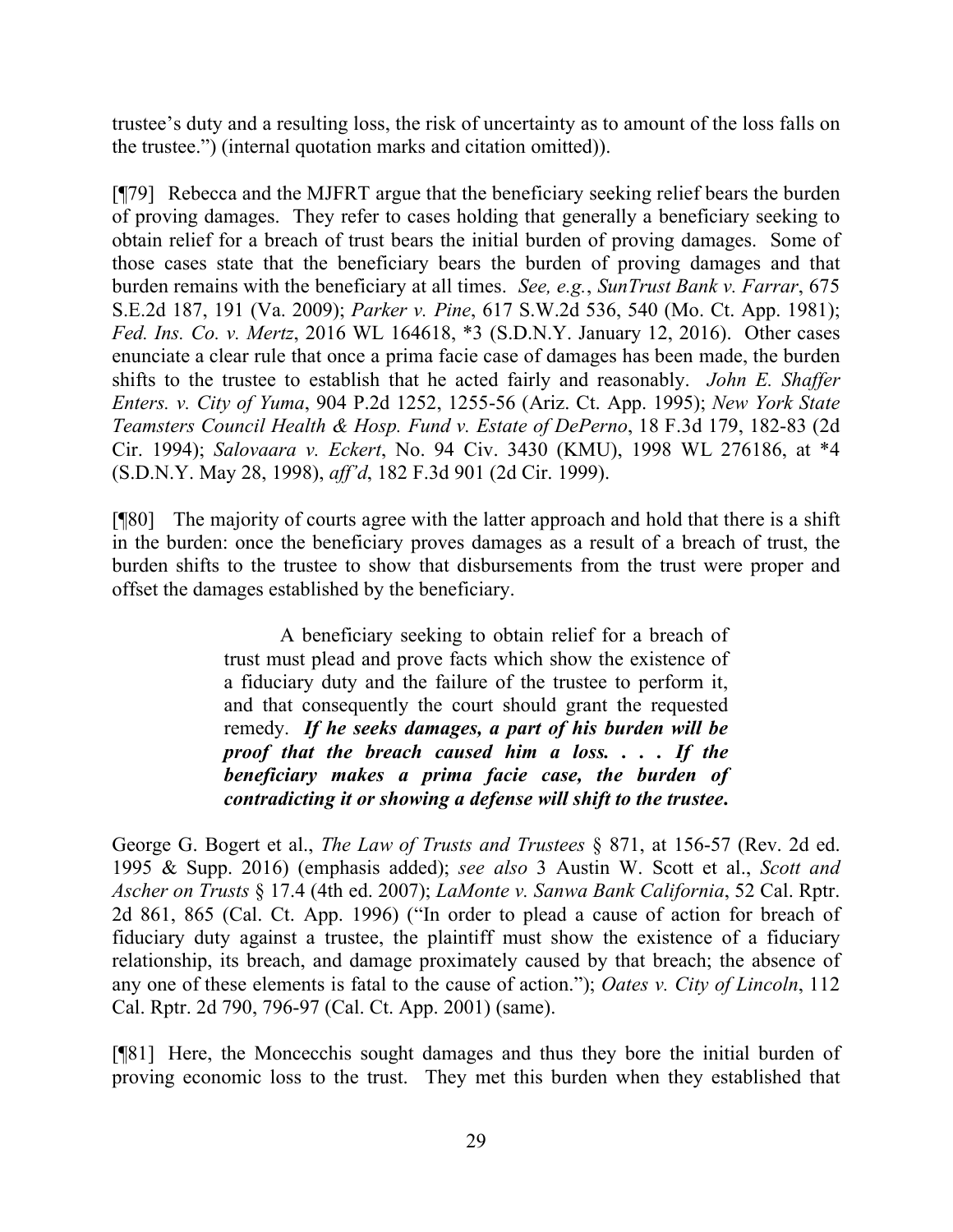Rebecca overpaid herself by  $$80,661^{15}$  and improperly expended \$1,421.59 in trust money for dining at various restaurants. The total damages to the trust is \$82,082.59. At that point, the burden shifted to Rebecca to establish what, if any, amounts paid to her were proper and thus legitimately offset the damages proven by the Moncecchis. The record contains no evidence of a reasonable fee for the time Rebecca spent preparing Margie's home for sale or for the time she spent dealing with oil and gas production income. The Moncecchis met their burden of establishing the damages caused by Rebecca's breach of fiduciary duties; Rebecca did not meet her burden of contradicting that proof. We reverse that portion of the district court's ruling which concludes that the Moncecchis failed to establish damages to the MJFRT, and we remand for an award of damages consistent with this opinion.

### *V. Did the district court abuse its discretion when it awarded attorney fees against Rebecca for filing a frivolous claim?*

[¶82] The Moncecchis argue that the district court abused its discretion when it did not award them their attorney fees for the claims they asserted against Rebecca and the MJFRT. Rebecca and the MJFRT counter that because the Moncecchis did not move for attorney fees and never asserted that their attorney fees were an element of the damages they sought, they cannot raise the issue now. The record belies this argument. In their First Amended Complaint, the Moncecchis asserted that Wyo. Stat. Ann. § 4-10-1004 entitles them to attorney fees and they sought an award of such fees.

[¶83] The district court did award fees to the Moncecchis, finding that the counterclaim filed by Rebecca and the MJFRT which sought to collect on the Moncecchi loan was frivolous. On appeal, Rebecca and the MJFRT argue that the district court mistakenly took the filing of this counterclaim as vindictiveness on Rebecca's part and that the subsequent award of attorney fees was unjustified because the claim was not frivolous. "The question of whether there is legal authority to award attorney fees is one of law, which we review *de novo*. The final attorney fee award is, however, reviewed for abuse of discretion." *Shriners Hosps. for Children*, 2016 WY 51, ¶ 102, 373 P.3d at 417 (citations omitted).

[¶84] Wyoming follows the American rule regarding attorney fees, which provides that each party is responsible for his or her own attorney fees. *Positive Progressions*, 2015 WY 138, ¶ 29, 360 P.3d 1006, 1016 (Wyo. 2015); *Thorkildsen v. Belden*, 2012 WY 8, ¶ 10, 269 P.3d 421, 424 (Wyo. 2012). "Attorney fees are recoverable under the

 <sup>15</sup> Rebecca paid herself a total of \$85,881 between 2012 and May 2014. *See supra* 162. The evidence revealed that a reasonable fee for the accounting services she provided to the trust would be between \$1,560 and \$2,160 per year. *See supra* ¶ 18. Taking the higher figure, a reasonable fee for those services for 2012, 2013, and through May 2014 when she stopped paying herself monthly (5/12 of 2014) totals  $$5,220$  (\$2,160 + \$2,160 + 5/12 (\$2,160) = \$5,220). Thus, Rebecca overpaid herself in the amount of \$85,881 - \$5,220, which is \$80,661.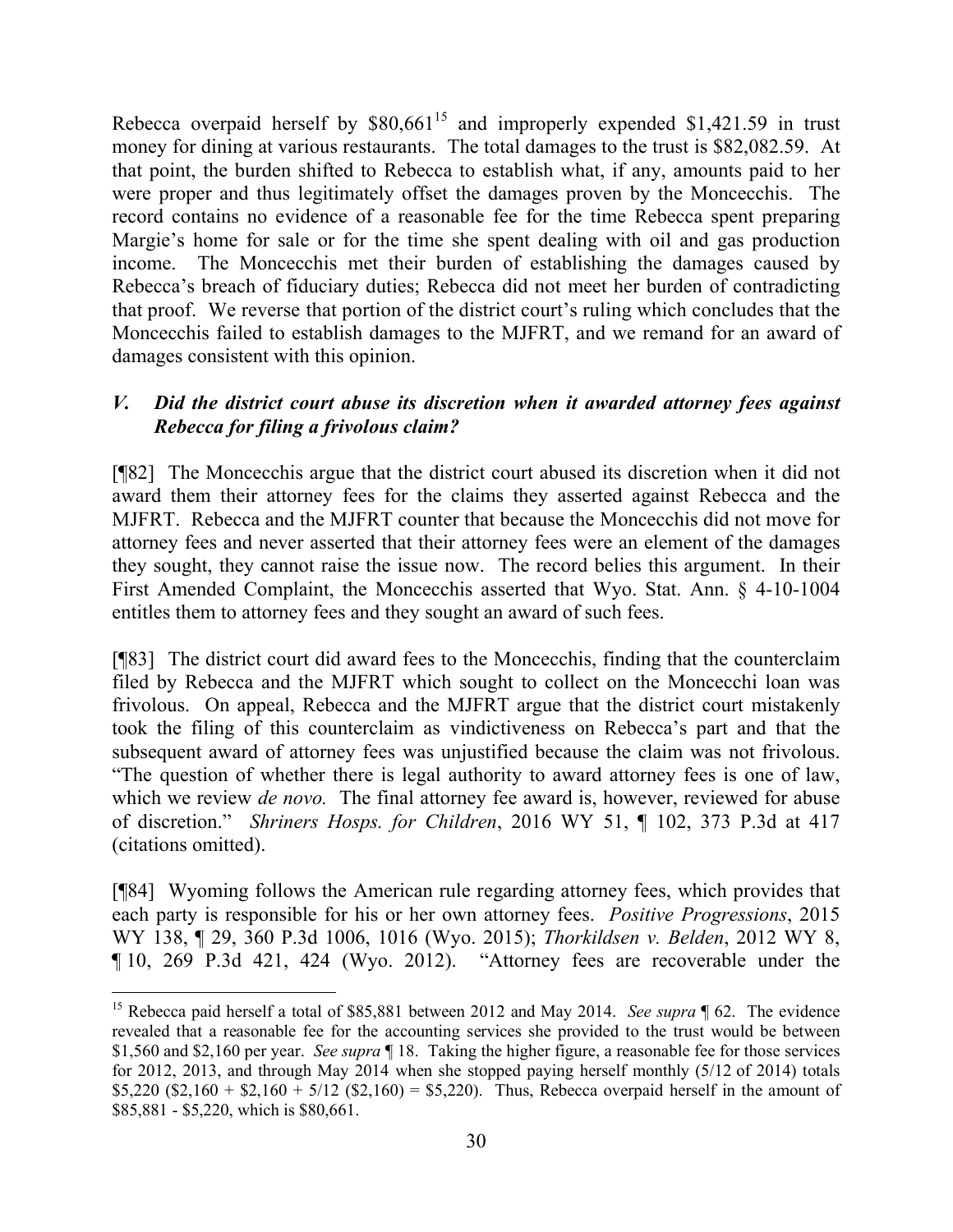American rule only where a contractual or statutory provision authorizes such recovery, or as a form of punitive damages when such damages can properly be awarded." *Positive Progressions*, 2015 WY 138, ¶ 29, 360 P.3d at 1016 (citing *Alexander v. Meduna*, 2002 WY 83, ¶ 49, 47 P.3d 206, 220-21 (Wyo. 2002); *Olds v. Hosford*, 354 P.2d 947, 950 (Wyo. 1960)). $^{16}$ 

[¶85] The Uniform Trust Code authorizes the payment of attorney fees and costs:

In a judicial proceeding involving the administration of a trust, the court, as justice and equity may require, may award costs and expenses, including reasonable attorney's fees, to any party, to be paid by another party or from the trust that is the subject of the controversy.

Wyo. Stat. Ann. § 4-10-1004 (LexisNexis 2015). The district court had the statutory authority to award attorney fees as it determined "justice and equity may require." As we explained in *Shriners Hosps. for Children*, 2016 WY 51, ¶ 108, 373 P.3d at 418 (internal citations omitted):

 <sup>16</sup> W.R.C.P. 54 provides as follows:

**Rule 54. Judgment; costs.**

. . . . (d) *Costs; Attorney's Fees.*

. . . .

. . . . (2) Attorney's Fees.

(A) When allowed by law, claims for attorney's fees and related nontaxable expenses shall be made by motion unless the substantive law governing the action provides for the recovery of such fees as an element of damages to be proved at trial.

(D) The court may establish special procedures by which issues relating to such fees may be resolved without extensive evidentiary hearings. . . .

We have recognized that "[p]ursuant to the language in paragraph (A), claims for attorney fees are to be made by motion unless the substantive law governing the action provides for their recovery as an element of damages to be proved at trial." *Joe's Concrete & Lumber, Inc. v. Concrete Works of Colorado, Inc.*, 2011 WY 74, ¶ 17, 252 P.3d 445, 449 (Wyo. 2011). Accordingly, "where the parties' contract provided that legal costs were part of the damages available in the event of its breach, . . . the attorney fees fell within the substantive claim exception to F.R.C.P. 54 and were to be proven at trial, not by post-trial motion" and where a contract "provides for the recovery of fees by the prevailing party, such fees are not an element of damages to be proved at trial, but . . . requir[e] a Rule 54(d)(2) motion." *Id.*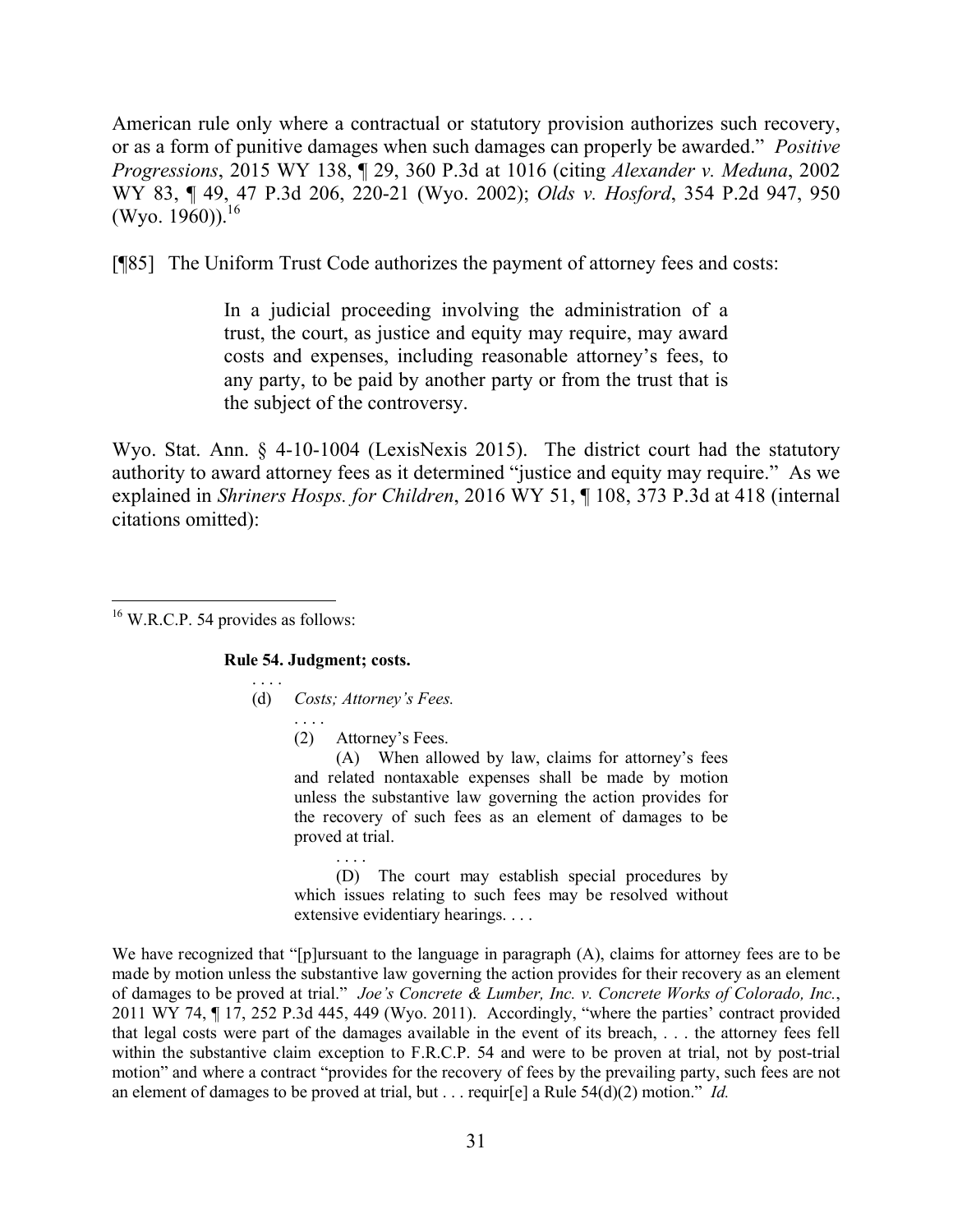Once it has been determined that authority exists to award fees and costs, a trial court has extremely broad discretion to rule on the amount of such an award. In reviewing the district court's determination of the amount, if any, to award the Trustees in this case, we are mindful that we have held that we will not interfere with the trial court's exercise of discretion in making such an award except upon proof that such discretion was gravely abused.

Courts interpreting provisions identical or similar to § 4-10- 1004 have observed that the provision's use of the phrase "justice and equity" must guide a trial court's discretion in determining whether to award fees from a trust and the amount of any fees awarded.

*Id*. (quoting *Garwood v. Garwood*, 2010 WY 91, ¶¶ 38-39, 233 P.3d 977, 986 (Wyo. 2010)). In *Shriners*, we held that where the district court determined that the beneficiaries' actions against the trust and trustee were "taken with utter disregard" to the settlors' intentions, the district court did not abuse its discretion in awarding attorney fees. *Id*. at ¶ 110, 373 P.3d at 419.

[¶86] The district court found:

64. The court later questioned Rebecca as to the reasons why the trust would counterclaim on a loan that is being repaid by the Moncecchis, and the following colloquy took place:

THE COURT: Can you tell me why you took action to essentially call the loan that the Moncecchis had when they were making payments on the loan?

THE WITNESS: I said that before. I said that the reason I did that was because they had brought a lawsuit against the trust.

THE COURT: Did you believe that they had violated the terms of the loan or that they were in default somehow by doing that?

THE WITNESS: No.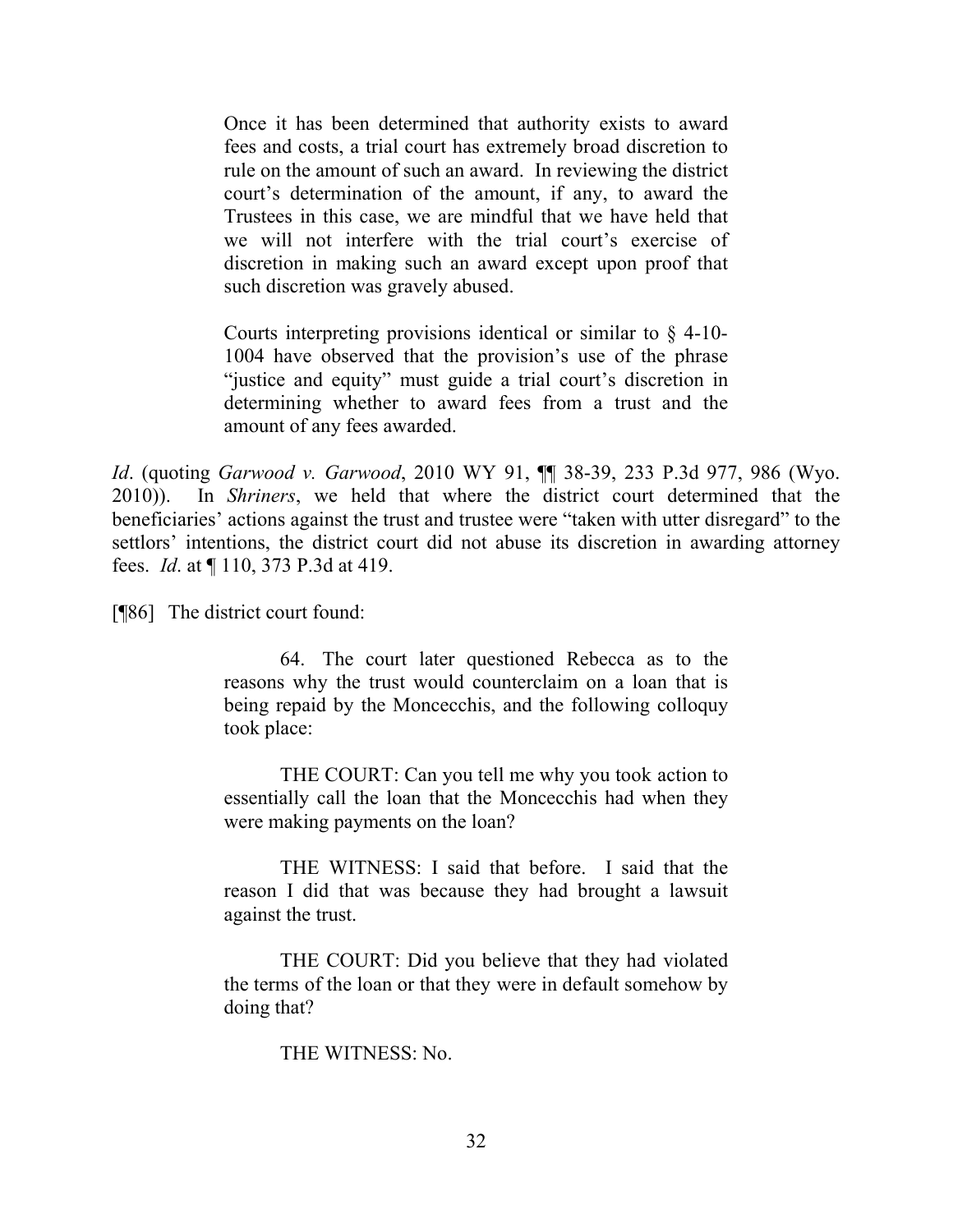THE COURT: So it was simply because they sued you?

THE WITNESS: Um, they sued the trust. It wasn't - you know, it had nothing to do with me.

THE COURT: But they had been making payments to you?

THE WITNESS: They had been making payments monthly, yes, for -- they had started in 2012.

THE COURT: Prior to the lawsuit you had been receiving those payments?

THE WITNESS: Pardon me?

THE COURT: Prior to the lawsuit you had been receiving those payments, correct?

THE WITNESS: Yes.

65. Rebecca later conceded that the trust would be willing to drop its counterclaim against the Moncecchis seeking a judgment for the December 29, 2005 promissory note.

. . . .

131. Plaintiffs also established that Rebecca did not act in good faith in calling the Moncecchis' loan and bringing a frivolous counterclaim against them for repayment of this same loan which was not, by Rebecca's own admission, in default.

132. Rebecca admitted in her testimony that she called the Moncecchi loan simply because of the fact that Dino and Lori filed this lawsuit against her as trustee. (¶ 64 herein). Rebecca subsequently agreed to dismiss her counterclaim against the Moncecchis.

. . . .

Finally, the court finds that the counterclaim asserted by [Rebecca] seeking to collect the judgment on the Moncecchi loan was frivolous and entitles [Dino] to an award